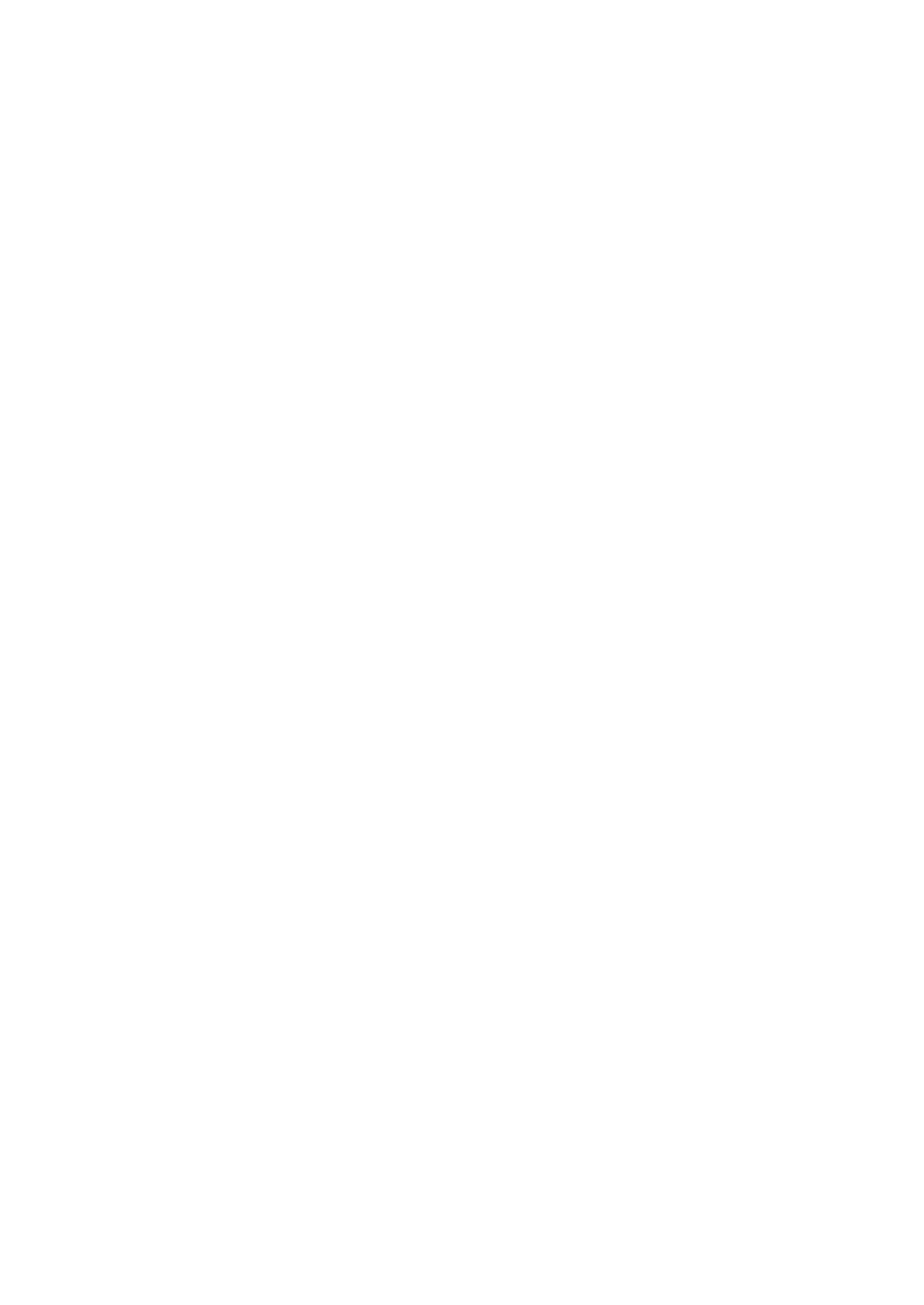

## **Foreword**

Historically faith groups have been an enormous resource to the country by running activities that bring social and economic benefits to their local communities. Despite the drop in attendance in many of our faith activities the social action has continued unabated and its value is now even more crucial as finding money for such services becomes harder, if not impossible, to find.

Over the last few years encouragement from national and regional government for the inclusion of faith partners has been prominent and welcome. In particular the developing role of the Local Strategic Partnerships (LSPs) will benefit from recognising the role of activists from the faith sector outlined in this research. I hope this research will only strengthen the case to ensure full participation and true partnership across the region with faith groups to enable sustainable, empowered and vibrant communities.

This report details research that has been carried out over the past year into faithbased social and community action. Ideally it would have been useful to have covered the whole region but this would have been a huge undertaking if not an impossible task. Jointly funded by SEEDA, the South East's Regional Development Agency and churches in the South East, it looks at some of the most deprived areas of our Region and illustrates how faith groups are working within their communities to tackle social need.

This report would not have been possible without the financial assistance of SEEDA and the South East's churches, and the additional support of RAISE – the South East's network for the voluntary and community sector and the Regional Assembly, SEERA.The Executive of the South East England Faith Forum and the staff at Church in Society have also given invaluable time and expertise. Sarah Lewis has done a remarkable piece of work in such a short period of time and we are all indebted to her for this report. Thank you to you all.

However, most important of all are the thousands of volunteers, employees, members and adherents from Synagogues, Temples, Gurdwaras, Mosques, Churches and other faith groups who have given their time to fill in forms and be interviewed about their work and who give tirelessly week by week in serving the communities in which they are placed. The impact that it is having upon our communities cannot be truly measured but without the faith sector our country would be a very different place.

### **Revd Peter Southcombe Executive Chair - South East England Faith Forum March 2004**

The South East England Faith Forum (SEEFF) was established to help faith groups throughout the South East to take part effectively in the process of building sustainable communities and to liaise with regional structures.

Aims-to encourage and enable faith communities in the South East England region to:

- Offer welfare, support and education services to local communities, particularly communities suffering poverty and deprivation
- Contribute to the social, community, religious well- being of the region
- Work together to develop and share experience, practice and learning, for the benefit of local communities and for the faith communities
- Represent their views and experience to structures in the region.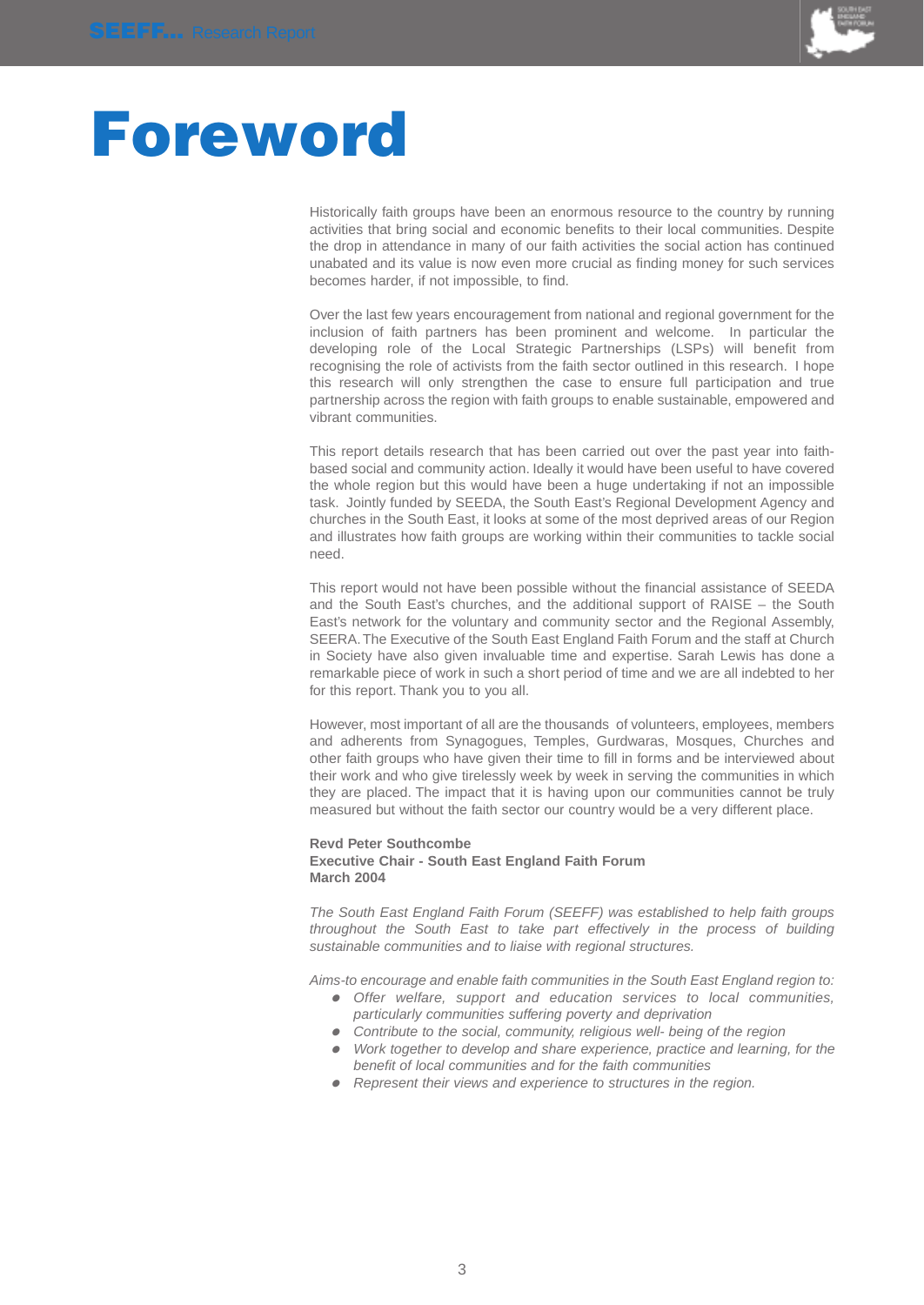

## **Contents**

| <b>Introduction</b>                               | 5  |
|---------------------------------------------------|----|
| <b>Themes</b>                                     | 6  |
| - What is Faith-based Social Action?              |    |
| - Why Faith-based Social Action?                  |    |
| - Serving Whom?                                   |    |
| - Agendas, Evangelism and Perceptions             |    |
| - How is it Different from Secular Social Action? |    |
| - Professionalism                                 |    |
| - Partnership                                     |    |
| - Funding                                         |    |
| <b>Survey Findings - How Much, What and Where</b> | 13 |
| Case Studies - Faith in Action                    | 17 |
| - Kings Church, Hastings                          |    |
| - Dartford Community Counselling Service          |    |
| - Guru Nanak Darbar Gurdwara,                     |    |
| - Ryde Community Project                          |    |
| - Thanet Churches' Youth Project                  |    |
| - Brighton Buddhist Centre                        |    |
| - St Leonards Baptist Church                      |    |
| <b>Conclusion</b>                                 | 25 |
| <b>References and Contacts</b>                    | 26 |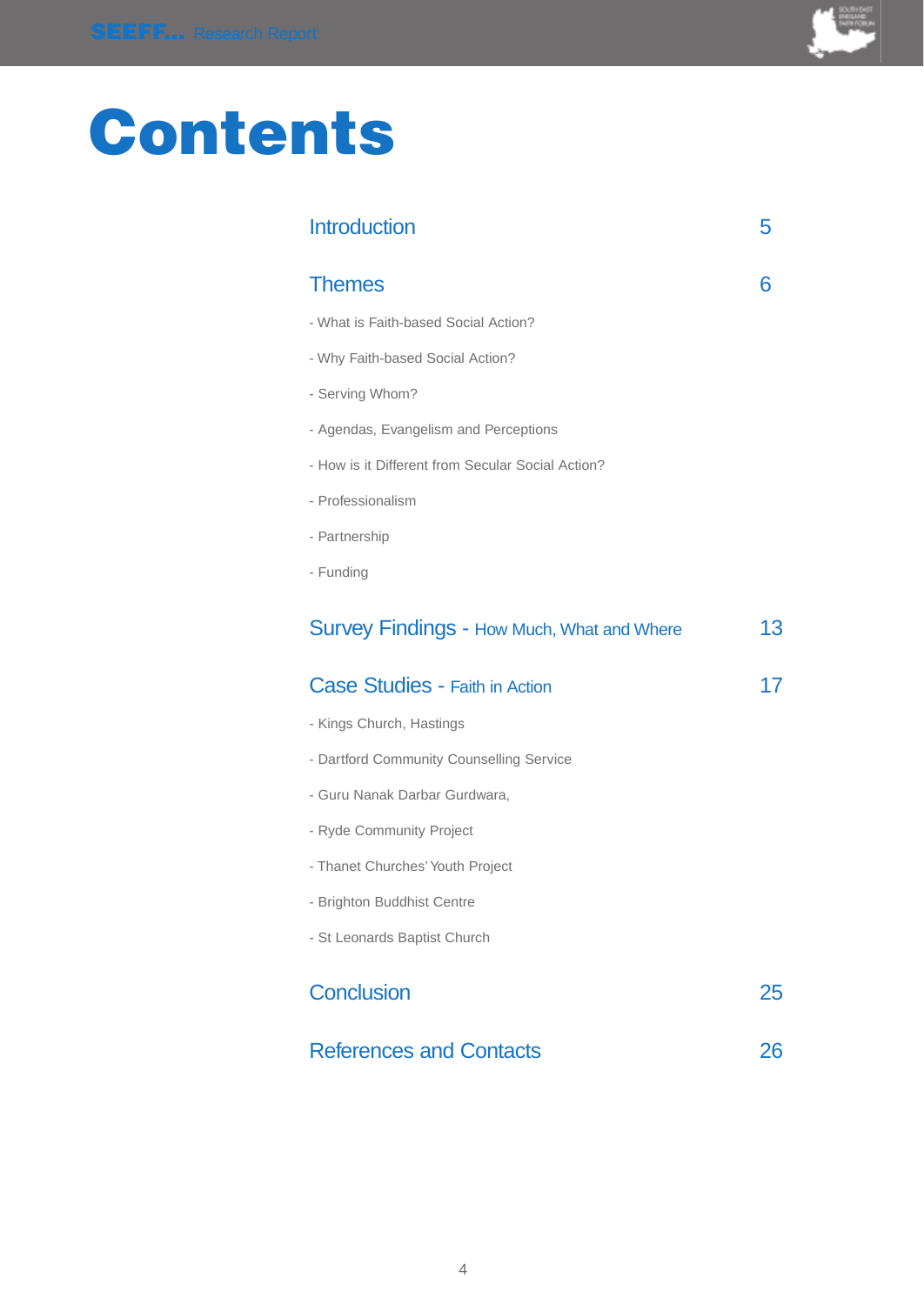

## **Introduction**

The aim of this research has been to look into the extent and nature of faith-based social action and other work that aims to tackle social exclusion and encourage regeneration in the South-East region. Using a combination of postal surveys, interviews and observation a total of six areas across the South East were researched. Almost 400 faith groups have been contacted and dozens of interviews have been conducted with workers, volunteers, users and non-users who mostly expressed enthusiasm, occasionally hostility and sometimes complete indifference.The work was funded mainly by SEEDA, who have also funded research into how churches are engaging with local communities in the cities of Brighton and Hove, Portsmouth and Southampton. The work in these cities is being done by the Shaftesbury Society in partnership with ENGAGE in Brighton and Hove and in collaboration with SCRATCH (Southampton City and Region Action to Combat Hardship), in Southampton. The findings of this work will be published later in 2004. In Brighton and Hove the SEEFF research has been carried out in collaboration with ENGAGE and ENGAGE's findings on church-based community action in three city centre wards are referred to in this report.

The placing of faith groups amongst the category of voluntary and community sector has been recognised at a national level by the Home Office and at a regional level by RAISE, the South East's representative body for the sector. However, this inclusion of faith groups in a sector which does recognised work in tackling social exclusion, deprivation and need has not always been welcomed, even by faith groups themselves. Some of the people spoken to during the course of this research felt that faith groups were, or should be, solely concerned with religion. The evidence amassed by this research and by other research elsewhere in the country suggests otherwise. Some faith groups are indeed solely concerned with religion and some difficulties have been encountered by some of the faith groups who do work in their communities. However, a picture has emerged of faith groups across the Region engaging with their local communities, serving their local communities and listening to their local communities. Faith-based and faith-involved social action is not just notable for its extent. It is also notable for its longevity. Many Gurdwaras, Churches, Temples, Synagogues and Mosques have been at the centre of their communities for decades, if not centuries, and will almost certainly be part of their communities for decades and centuries to come. The work of faith groups in this area may not be perfect, but it does need to be recognised.

This report comes in four parts. The first part describes some of the main themes that have emerged over the course of the research. The second aims to map out the extent and nature of faith-based social action in Brighton and Hove, Hastings, the Isle of Wight, Medway, Dartford and Thanet. The third looks in more detail at selected faith-based and faith-involved activities and paints a more detailed picture of the extent to which individuals and communities are being helped, involved and empowered by and with their local faith groups. The conclusion then aims to bring together the evidence to assess the impact that faith-based social action is having in the South East and to look at how this work could develop in the future.

The South East Region is typically seen as affluent and the people who live here are regarded as fortunate. However, those living, working and volunteering in this Region can tell a very different story. The South East is indeed relatively affluent, but that is not the full picture. The areas researched are some of the poorest and most deprived parts of the South East Region and many wards score highly on national measures of deprivation and have proven high levels of social and individual need. However, just as there are areas of prosperity within the researched areas, there are also pockets of deprivation within even the most affluent parts of our Region. This research does not tell the whole story for all the faith groups or for the whole of the South East Region. What it does do is begin to tell the story of some of the people and communities who are involved in faithbased social action and begin to assess whether this work is having a positive impact upon the people who matter.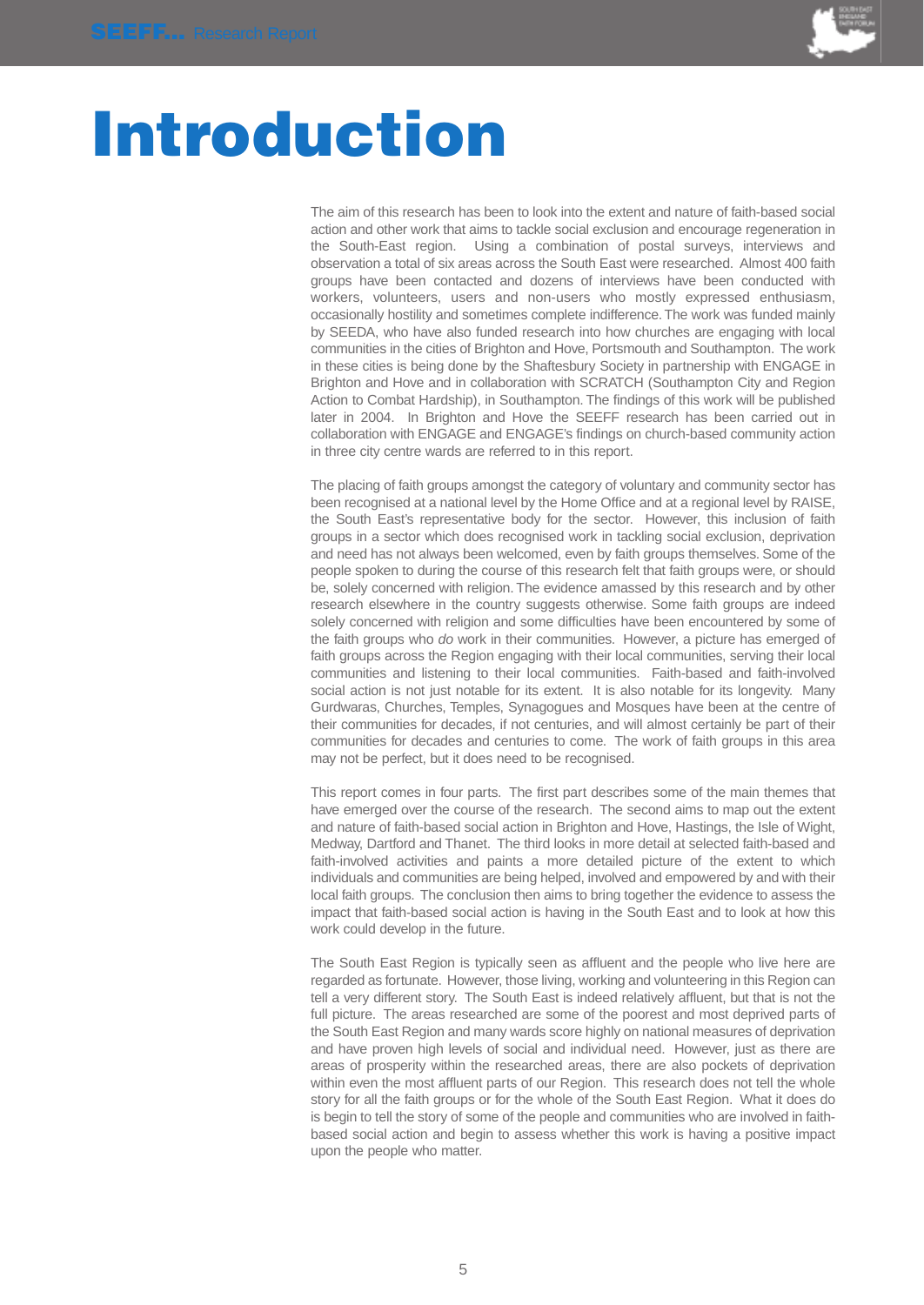

## **Themes**

This chapter looks at the main themes that have emerged from the research; "what", "why", "how" and a number of other factors that are crucial when considering the nature of faith-based social action. The following is not a comprehensive list of all the themes that have emerged, however it does detail the major issues that have emerged repeatedly when talking to faith groups in the South East.

## **What is Faith-based Social Action?**

"Yes, I've heard about churches getting involved in community work, but I don't know much about it", Councillor, East Sussex

Broad and varied The example given of the Islamic Information Centre is a response from one faith group to the survey that asked faith groups about their involvement in social action and is an example of how wide the definition of social action can be. When asked to self-define, people did exactly that and the responses were varied and interesting. There were many examples given of social action in its most commonly recognised forms: credit unions, advice services, homelessness assistance and affordable food. The most common activities included parent and toddler groups, lunch clubs and drop-in sessions. Catholic churches and synagogues were particularly likely to mention links with local schools such as visits to schools and visits from schools to the place of worship. Buddhists and some other faith groups mentioned meditation and spiritual enlightenment. Sikhs and Muslims often simply didn't mention the fact that their places of worship were open to all for food and shelter, maybe because this was such an integral part of their culture that it did not warrant a mention as a "project" or "activity". Some mentioned only the activities that were open to people who were not members of their faith and others mentioned only activities that were confined to people of their faith. Some faith groups mentioned the work of their members as local councillors and school governors.

By allowing for such a broad definition of social action we are able to paint a picture that is colourful, without being complete. The fact that a faith group did not mention an activity does not mean that it was not taking place. It merely suggests that the person completing the survey used their own interpretation, coloured by cultural, religious and personal factors, of what is meant by social action. Such a subjective approach is perhaps inevitable when working across so many different cultures and faiths and with so many different individuals.

Faith-based or faith-involved? The example of Preston Community Partnership shows how varied the extent of faith involvement in social action can be. Social action with faith involvement does not have to be run exclusively by faith groups. Some faith groups insisted on employees sharing their faith. Others believed there were benefits to be gained from employing people of no faith or from a different faith. Some faith groups offered their buildings to host community activities, without any further involvement, others formed partnerships with secular organisations to tackle social need. This variety makes it difficult to categorise faith-based social action or place such action into convenient boxes. It does however, characterise one of the main strengths of faith involvement in social action - its diversity.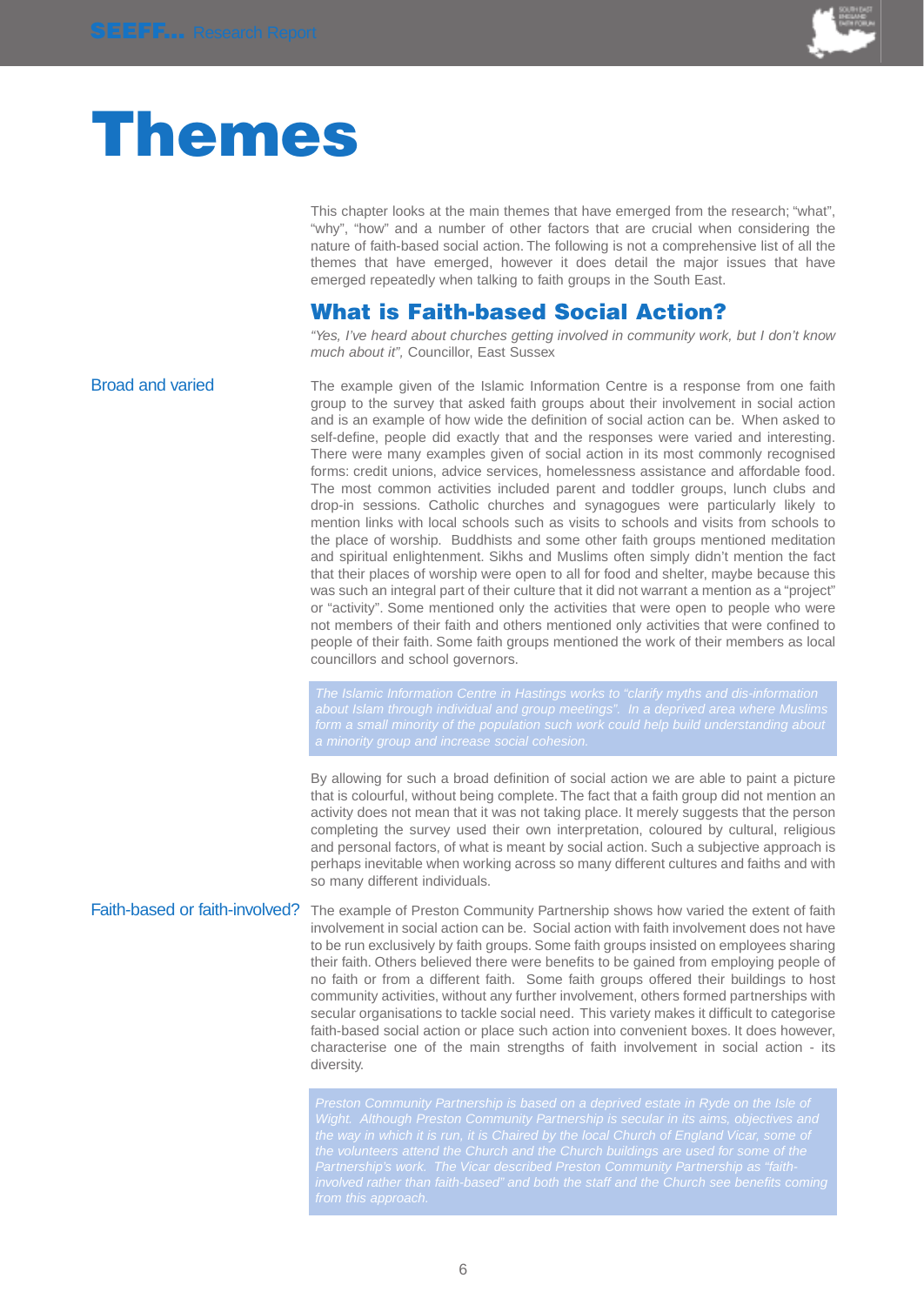

## **Why Faith-based Social Action?**

"So why are they doing all this community work? I thought faith groups were to do with religion?", Councillor, East Sussex

Faith **Faith** Many interviewees, when asked why they were involved in social action, simply spoke about their faith. Virtually all the people spoken to in the course of the research saw their faith as being absolutely central to their work in their local communities. People spoke about being at the heart of their communities and about not "standing by" whilst people were in need. Examples can be found in the traditions and writings of all the major faiths about the duty of the faithful to serve the needy. Some of those spoken to had never questioned their work in communities - seeing it as a natural extension of their faith. Others had come to the decision to get involved after much thought and prayer.

Social need The areas studied in the course of this research included some of the most deprived parts of the South East. Indeed, some areas scored highly enough on Government multiple deprivation indices to place them amongst the most deprived in the country. On the Isle of Wight, a mainly rural community suffers particularly from isolation, poor transport links and seasonal unemployment. In parts of Hastings and St Leonards many people are living in highly transient communities and unfit housing. In all the areas studied, the people spoken to were proud of their neighbourhood. Those on the Isle of Wight spoke of their pride in being a much-visited tourist destination and a relatively untouched corner of Britain and people in Brighton and Hove spoke of their pride in their cosmopolitan city. However, pockets and sometimes swathes of deprivation were evident and have been identified by national research in all the selected areas. For faith groups, made up of people who live in the local area, work in the local area and whose children go to school in the local area, these problems were only too evident. The people spoken to during this research wanted to build on the pride they felt in their neighbourhood and ensure that more people felt this pride and felt included in their communities.

Building need Many faith groups, particularly churches, meet in old buildings that are in need of urgent repairs or action to meet the requirements of the Disability Discrimination Act or which are simply unsuitable for the demands of modern life. Many churches, in particular, are under-used. There are examples of huge churches, open only on Sundays and then only attended by a handful of people, which are sited in areas of high housing demand and high social need. For some faith groups, a catalyst for getting involved in social action is a recognition that external funding could only be obtained for their buildings if they were being used by the local community. This is not necessarily a cynical move. For the aforementioned Ryde Baptist Church, a major fire provided the starting point for a chain of thought that covered faith and social need; the need for building repairs was definitely not the sole reason for its new community centre. However, it is still the case that the need for new or improved buildings is a factor in faith groups becoming involved in social action.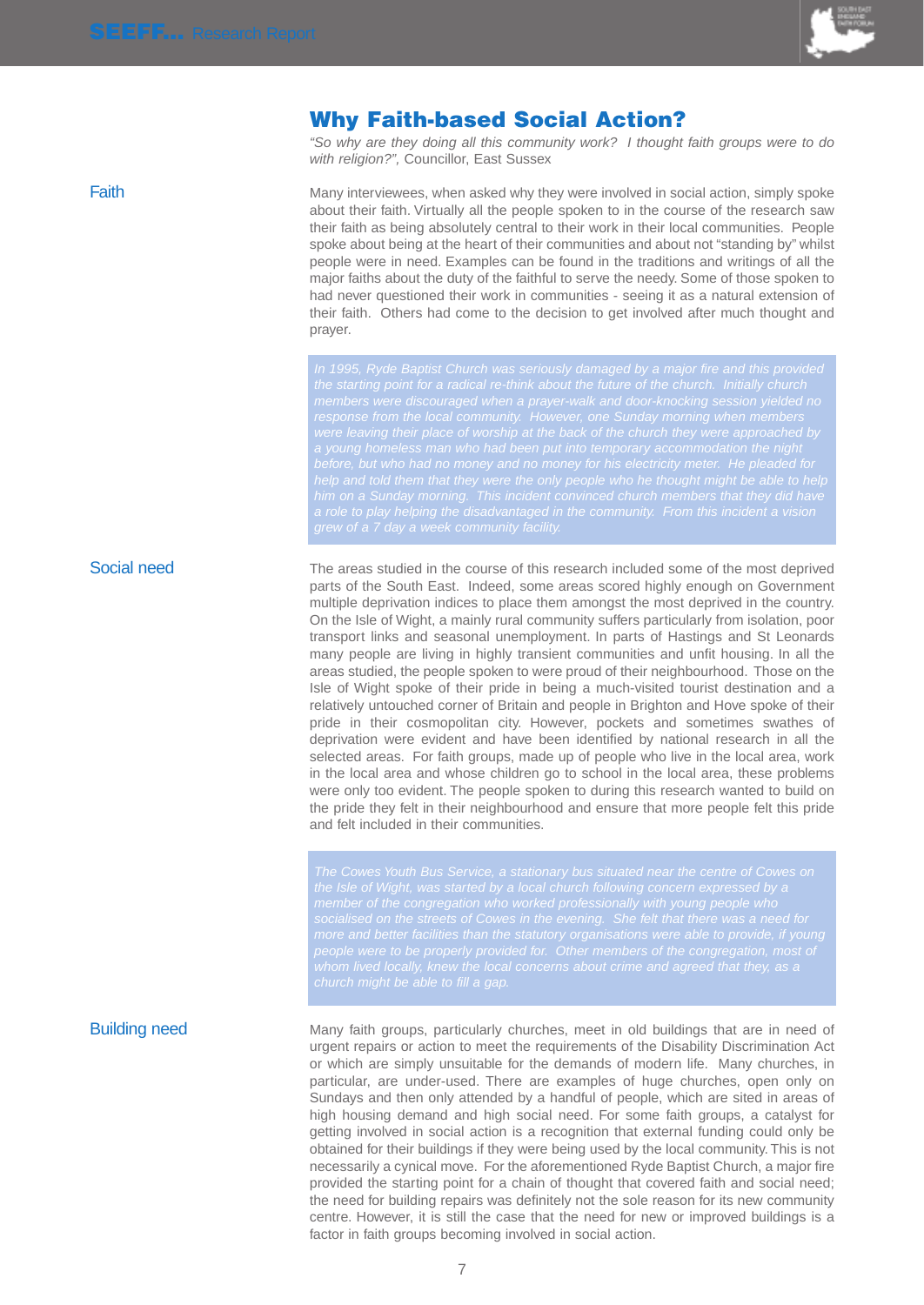

It can be seen from this brief look at why faith groups get involved in social action that there is rarely one simple reason; more often it is a combination of factors that come together and provide a catalyst and a way forward for working with and for their communities.

The Parish Church of St Edmunds on the Temple Hill estate in Dartford was sited in a

### **Serving whom?**

"We see our Temple as a community centre", Hindu faith leader, North Kent

In the club? The role of the Hindu Sabha in Medway illustrates the central role that faith groups can play in the lives of many individuals, communities and ethnic groups. In the same way that, hundreds of years ago, a church was the focal point for community life in every village, a similar role is played by Temples, Mosques and Gurdwaras in the lives of many people from non-Christian faiths in modern Britain. Many Sikhs, for example, attend their local Gurdwara every day, using it not only as a place of worship, but also as a place for eating, relaxing, learning, seeing friends and building relationships. Taking a Gurdwara, Temple or Mosque out of a community would, in many cases, leave a huge hole at the heart of that community and a gap in the lives of many people.

Minority Forum to improve the welfare of ethnic minority people in Medway.

Although 71.7% of people who answered the question about religion in the 2001 England and Wales Census identified themselves as Christians, Sunday church attendance has been declining in recent years and the role of the church at the centre of the community is less certain now than in the past. However, many of the churches who took part in this research are responding to these trends by throwing open their doors to all people of all faiths and of no faith and re-asserting their role as a focal point for communities. Many of the churches had established a relationship of mutual respect with service users from non-Christian faiths and there were examples, including that of St Leonards Baptist Church which is described in more detail later in the report, of Muslims happily entering a church in preference to other community facilities and of refugees finding a welcome in a foreign land from a faith that was not their own.

This research was carried out in mainly urban areas. However, there is some evidence that churches in rural communities often still fulfil the central role that was played by even more churches in years gone by. In addition, many of the churches visited in the course of this research, were situated on quite isolated estates and had taken the opportunity to use their facilities to provide facilities that went beyond worship, tackling social need as well as spiritual need. Thus some churches were showing signs of reclaiming their role at the heart of a community; a role that is being fulfilled more than adequately by Temples, Mosques and Gurdwaras amongst Hindu, Muslim and Sikh communities.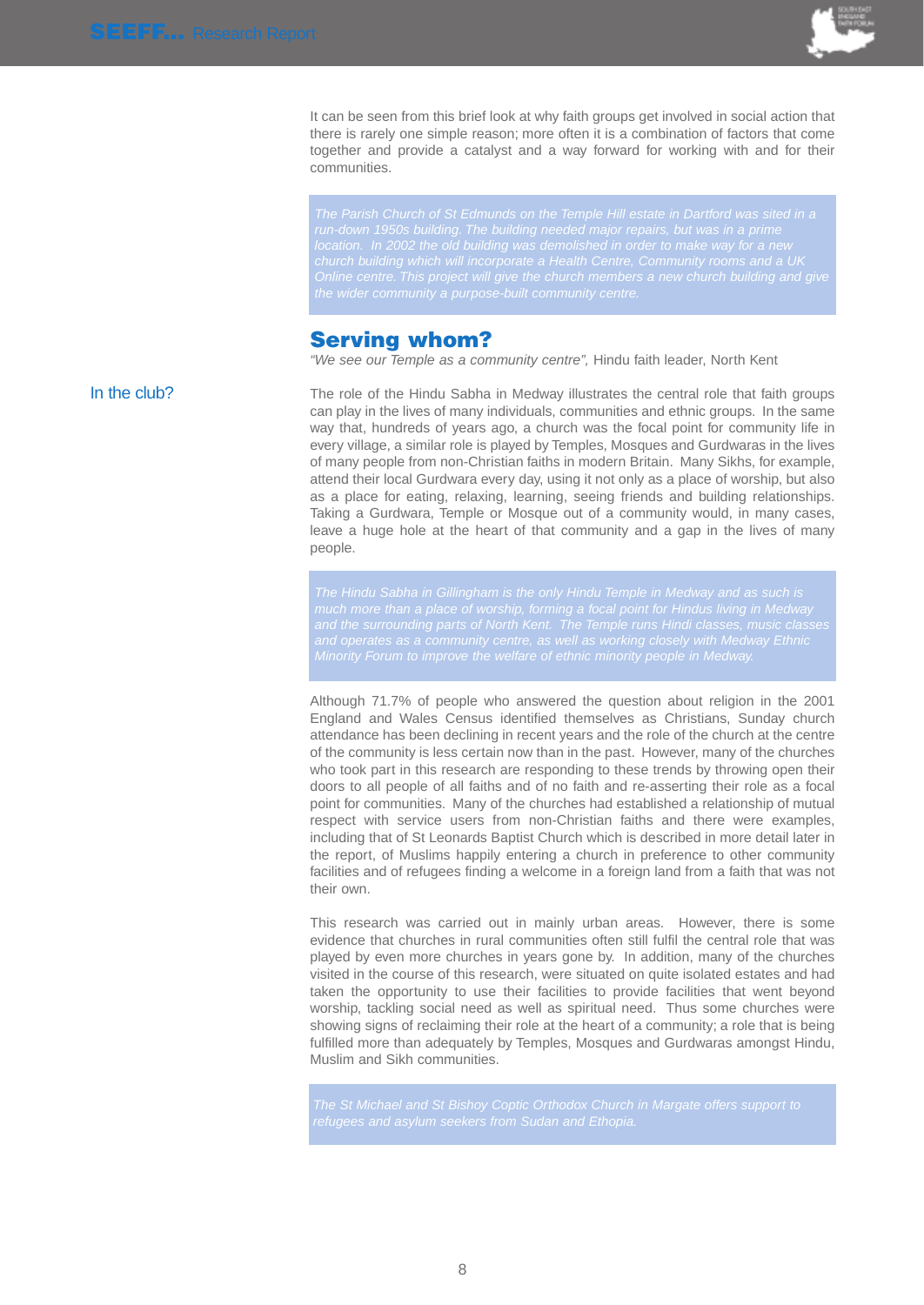

## **Agendas, Evangelism and Perceptions**

"Yes, we would like more people to become Christians, but show me an organisation that doesn't have an agenda! At least we are up-front about it", Church employee, East Sussex

**Perceptions and reality** Faith groups are very conscious of the perception of many secular people and organisations that their work might be motivated by evangelism. Whilst all the people of faith who have been spoken to were motivated by their faith and wanted other people to share the joy and peace they derived from their faith, there was no sign that evangelism was the main motive for any social action. Indeed one project leader stated that if evangelism was the aim for their community action, then any attempts to convert had been remarkably unsuccessful! None of the project leaders or faith leaders felt that attendance at their faith meetings had been increased significantly as a result of social action. The project leaders and workers were seeing the outputs and outcomes very much in terms of tackling material, emotional and community need rather than as an exercise in evangelism.

Agendas Several faith groups made the point that many secular groups becoming involved in social action have an "agenda", or aims and objectives over and above those that were put in writing; for example increasing membership. One person observed that the right to change religion was enshrined as part of the Charter of Fundamental Rights of the European Union and therefore evangelism should not be viewed negatively by secular organisations. Some of those spoken to felt aggrieved that faith groups were, in their view, singled out by funders and other organisations for having an "evangelism agenda" whilst agendas pursued by secular groups were often left unquestioned. However, these concerns were by no means universal. Of those faith groups who felt they did encounter suspicion, some addressed the issue by openly acknowledging that sharing their faith was an aspect of their work, whilst others made a clear separation between their faith work and their social action.

## **How is it different from secular social action?**

I'm yet to be convinced that faith groups should be getting funding for social action when a secular group might do the work just as well", Voluntary and Community Sector leader

Spirituality The primary difference between faith-based social action and secular social action that emerged from this research was that of a spiritual dimension. Most of the activities that were visited were motivated by all the factors that motivate secular activities such as a desire for social justice and equality, but with an added spiritual dimension; a dimension that not only informed the motivation for the activities, but also the objectives. The employees and volunteers who were interviewed often spoke about people's spiritual needs. One faith leader summed up the approach by saying, "A person may be employed, well-fed, have adequate housing and a stable family, whilst still not being happy. We take a holistic approach".

Blurred boundaries The extent to which faith-based social action differs from secular activities varies greatly from one project to another. In addition, the influence of faith can vary even within a project or activity, with some parts of the activity being more heavily influenced by faith than others. Many of those working in faith-based activities find themselves wearing a "faith hat" at one time and a "secular hat" at others, whilst other people find they can combine the two.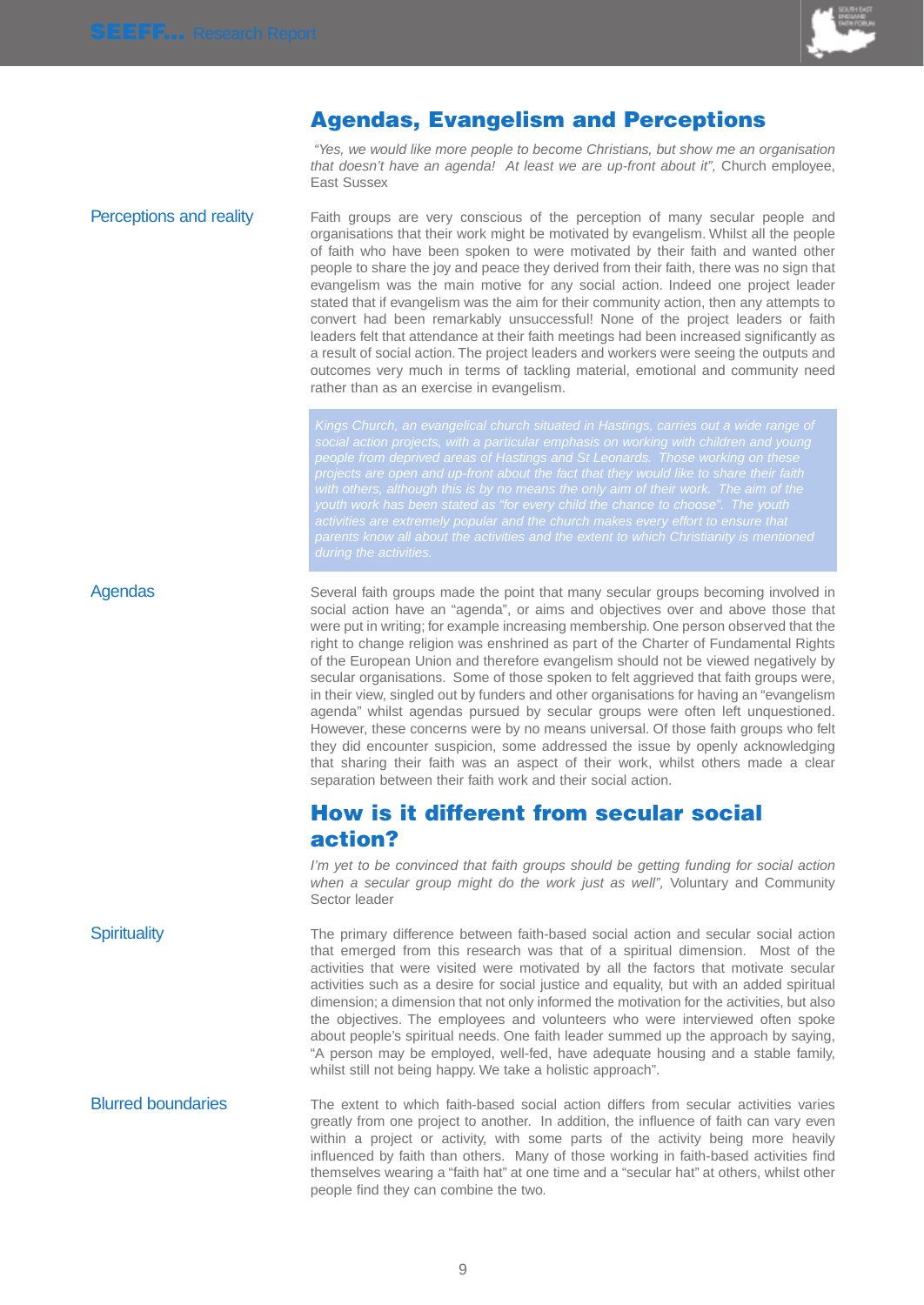

## **Professionalism**

"Just because we are run by a church, that does not mean that we should be unprofessional or aim to provide anything less than the best service possible for our users. We do not want broken furniture, dirty rooms or to give wrong advice. We want to be the best", Project Manager, East Sussex

High standards The project leaders who were spoken to were very clear that their community activities should be run professionally. Great importance was attached to facilities being clean, smart, accessible and well-presented, with frustration being expressed that funding didn't allow for their facilities to be even better presented. More than one person expressed the view that just because an activity was carried out by a faith group, that shouldn't mean that it was of a lower standard or was amateurish in any way. The faith groups were generally quite business-minded and becoming more so. Facilities were being rented out in order to generate income and much thought went into planning for the future.

**Professional support** Several of the churches mentioned assistance they had sought and gained from organisations such as Faithworks, the Shaftesbury Society, the local Dioceses and other organisations including SEEFF itself, which help churches operate professionally when involved in social action. None of the non-Christian faiths mentioned receiving such assistance and not all of the Christian faith groups were aware of such sources of support.

## **Partnership**

"We've gained so much from working with other organisations - it's not always easy, but it's definitely easier than going it alone", Faith Group leader, Isle of Wight

The survey results showed that 40% of those responding worked in partnership and most of the partnerships that were mentioned in more detail were with secular organisations. Most of those spoken to reported that their experience of partnership working with secular organisations had been extremely positive, with faith groups being keen to explore this further. A small number of problems were identified, including overcoming initial negative perceptions of faith groups and suspicion of their motives. Some project leaders have also mentioned the delays and frustration that sometimes arose from the involvement of lawyers analysing agreements, and one faith leader expressed concern, based on experience, that faith groups could sign agreements that were not favourable to them if they did not involve lawyers. However, overall, the experience of partnership working has been very positive with reference repeatedly being made to the additional resources and expertise that could be accessed by partnership working and the mutual learning process that brought benefits to all those involved.

Holy Trinity Church in Cliftonville, Thanet, runs a variety of activities through a separate

Partnership with secular organisation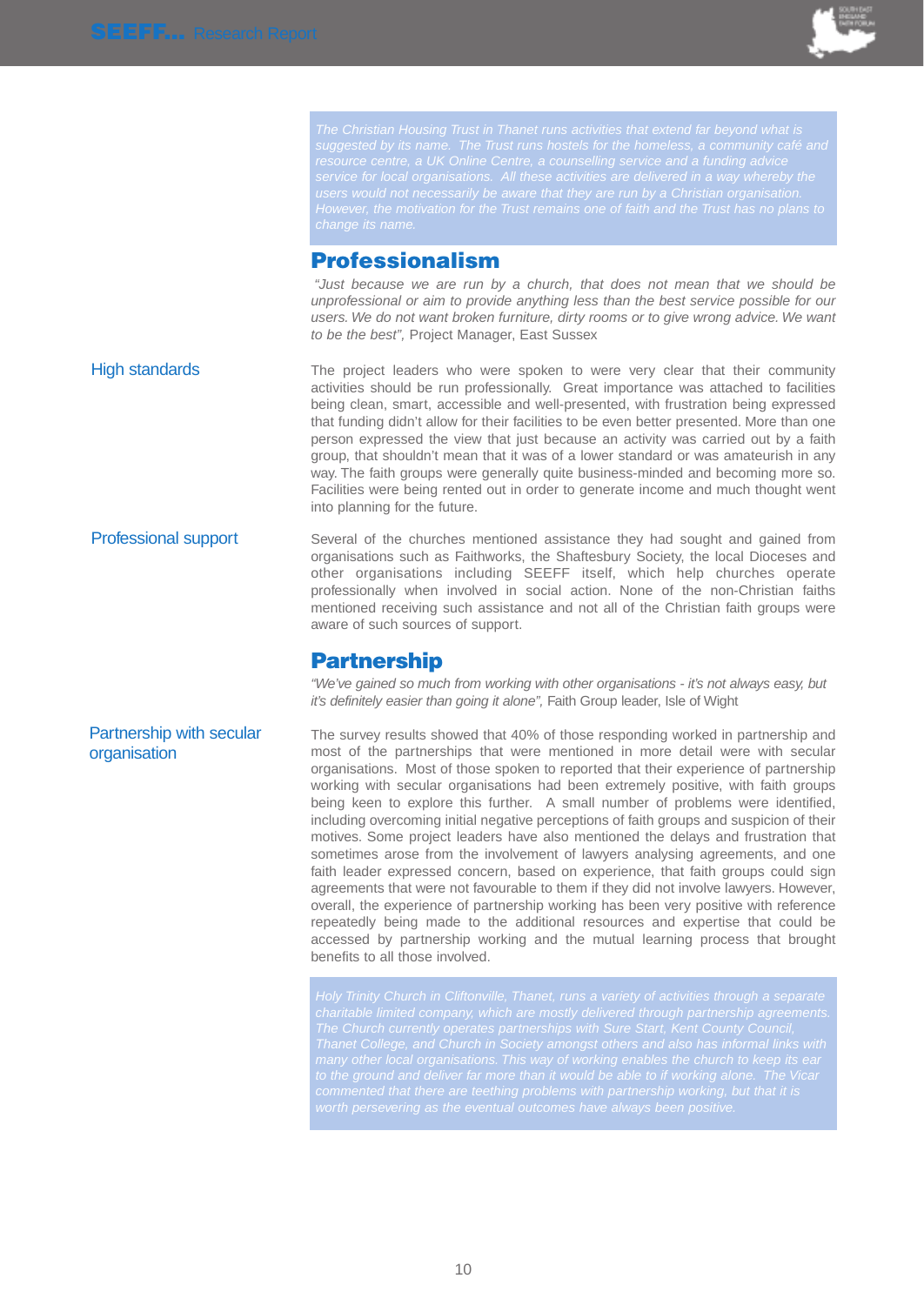

Interfaith and multi-faith Several of those who took part in both the survey and interviews mentioned working with other faith groups as an example of partnership working. This mainly meant ecumenical working between Christian faith groups. No examples were given of faith groups working together with other faiths on actual projects. However, several of those who took part in the research mentioned kinship, and friendship with other faiths as well as working as part of interfaith and multi-faith bodies to ensure that the voices of faith groups were heard in secular decision making processes. These examples were only given in more urban areas where there were active interfaith and multi-faith organisations and not in more rural areas such as the Isle of Wight where the latest census put the percentage following non-Christian faiths at just 1.2%. However, attitudes to working with other faiths were by no means always positive and several faith groups viewed such working with caution. Those who had worked informally with other faiths all viewed the experience as a positive one, with no problems being mentioned.

### **Funding**

"I often wonder whether we get turned down because we're a church…I really don't know", Faith Group leader, North Kent

Holy Trinity Church in Dartford has a broad funding base that enables it to deliver in its funding sources the church has accessed SRB funding, the Children's Fund, Local

Funding success? Funding is an important issue for virtually all groups in the voluntary and community sector, and that is as true for faith groups as it is for secular groups. However, faith groups do face specific challenges and opportunities that often are not faced by secular groups. Funding was raised as an issue in both the postal survey and in all the interviews that were carried out. As can be seen from the results of the postal survey in the following chapter, faith groups in the South East appear to be quite successful in their applications for outside funding; certainly more successful applications were mentioned than unsuccessful ones. Information obtained from interviews and conversations suggest a number of possible explanations for this apparent success. It may be that some respondents were unaware of previous unsuccessful applications. It may indicate that faith groups are quite cautious in their applications. Alternatively it could indicate that faith groups have expertise in funding applications or that faith groups are not viewed negatively by funding organisations.The survey results, therefore, do not provide all the answers. However, the information gathered from interviews and informal conversations goes some way towards filling in the gaps.

Perceptions and challenges Firstly, the majority of faith groups interviewed and visited had a perception that being a faith group could, potentially, adversely affect the outcome of a funding application. Faith groups felt that there was a perception on the part of some funders that any money might be used to convert or evangelise. There was however no indication that some funding sources were more likely to take a negative view than others. Faith groups had different approaches to this issue. The Christian Housing Trust in Thanet felt that its name possibly did have a negative impact on funding applications, but felt that its name was an important part of its identity and had no plans to change it. Instead they preferred to try and challenge any negative perceptions by building relationships with funders and by providing as much information, including internal evaluation, as possible. The Dartford Community Counselling Service is a Christian counselling service and is proud of its faith origins and ongoing connections. However, the Centre Manager felt that the Service's neutral name might well help when applying for external funding.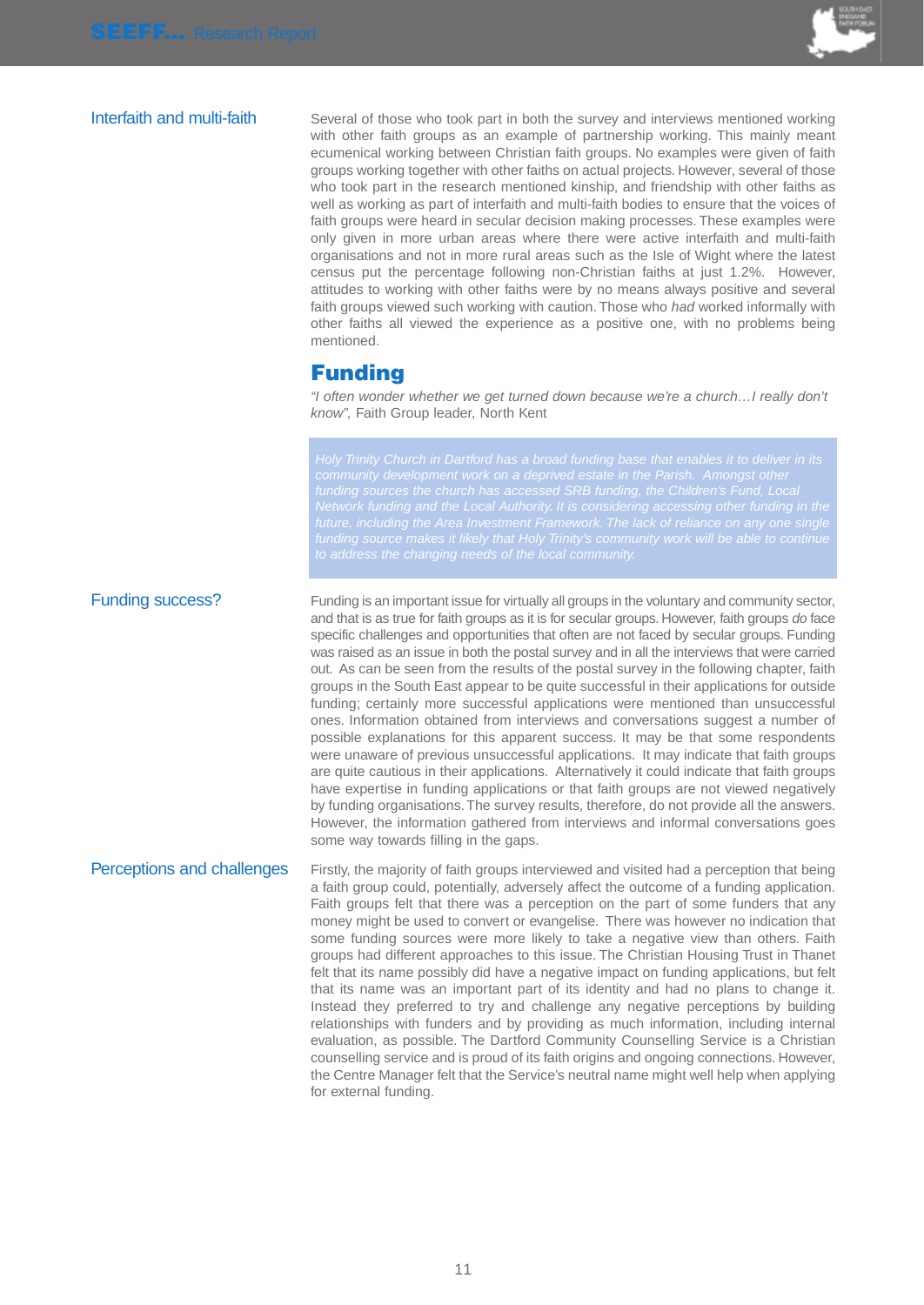

Self-funding Not all faith groups applied for external funding. Of those who answered the survey question about funding, 28% had sought no external funding and did not intend to seek any in the future. Their activities were funded purely by the faith group, particularly through donations from members. When speaking to faith groups who had not sought external funding, there was often enormous pride taken in this fact. Certainly social action funded in this way could be seen as an impressive resource at no cost to the state and the resources offered by such a significant minority of faith groups at no cost to the state cannot be overlooked.

The Lottery **Cone** source of external funding that is extremely popular amongst groups in the voluntary and community sector is the money available through the National Lottery. The same is true for many faith groups; indeed the Lottery has funded a large number of faith-based activities across the South East Region. However, a large number of faith groups spoken to over the course of the research had decided against applying for Lottery funds as many faiths have deep concerns about the impact of gambling upon the vulnerable. Such concerns about the Lottery were by no means held by all. For every faith group that had decided against applying for Lottery funds there were others who were happy to do so. There were also different beliefs held about the Lottery by different members of the same faith group; a fact that may explain the large number of faith groups who were "considering" accessing Lottery funding in the future, as such a decision often followed extensive discussions amongst members.

Initiative **Initiative** Much concern was expressed by faith representatives about the impact of short-term funding on the ability to tackle long-term need and issues were raised about grant funding versus core funding. These complaints are common throughout the voluntary and community sector. However, overall the picture on funding was a relatively positive one with faith groups being creative in their applications as well as resourceful in looking for ways of self-funding. Many faith groups raised money through subscription payments for activities and through hiring out rooms. Others raised funds by selling off land or by leasing part of their building to other organisations.The ability of faith groups to self-finance has been found to be impressive, however it has often been found that without secular funding many of the projects and activities are unable to develop grow according to the perceived needs of the users. Some faith representatives commented that being a faith group actually widened the availability of funding as they were able to access funding from both secular and faith-based sources and this was felt to have had a positive impact upon the quality and quantity of their social action.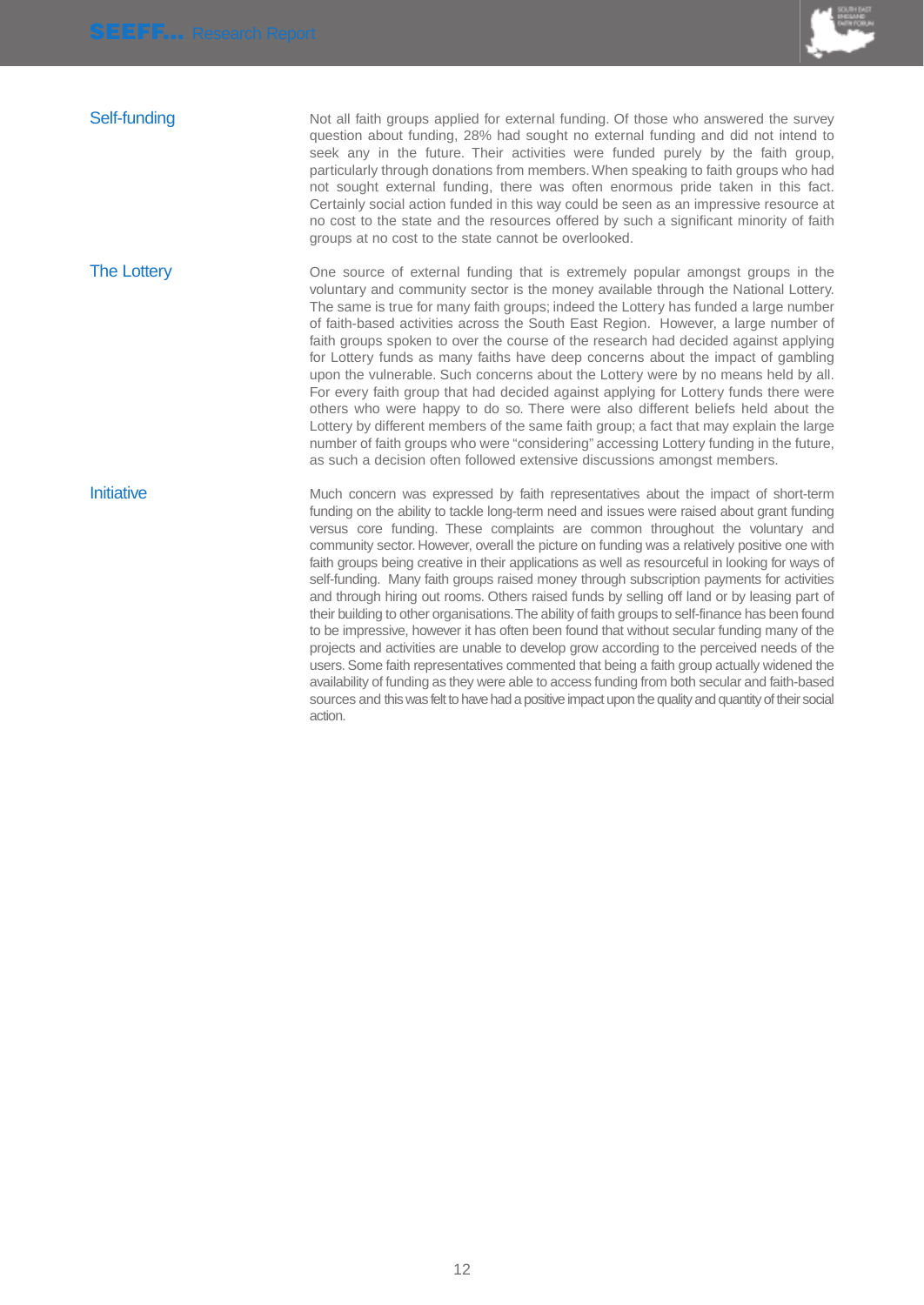

## **Survey Findings** How much, what and where?

The extent of faith-based

social action

The methodology The extent of faith-based social action in the South East was measured in selected areas of the Region: Medway, Dartford, Thanet, Hastings, Brighton and Hove and the Isle of Wight. These areas were selected by SEEDA according to Index of Multiple Deprivation statistics and are deprived compared with the average for the Region as a whole. Selecting areas that were more deprived than the national and regional average enabled the role of faith groups in tackling social need to be better assessed, although it should be recognised that social need does exist, often quite extensively, in other parts of the Region.

> The extent of faith-based social action was measured through the use of a postal questionnaire. As many as possible of the faith groups in the selected areas were identified by the use of existing databases and through internet-based research and all those who were identified were sent the postal questionnaire, with a further questionnaire being sent to non-respondents. The questionnaire was mostly quantitative, except for one question where a space was provided for faith groups to describe their activities in their own words.

> Almost 400 questionnaires were issued and 105 were returned, giving a response rate of 26%. The response rate for Christian faith groups was slightly higher than that for non-Christian faith groups.

The surveys allowed for faith groups to define what they categorised as social action. This inevitably led to a wide range of activities being mentioned, not all of which might always be categorised as social action by "men in suits". The issue of what constitutes social action for the purposes of this report has been considered in the previous section. The results in this section are based on what faith groups told us, and interpretation and judgements were kept to a minimum. Comparison with the ENGAGE results from the research simultaneously being carried out amongst Brighton churches suggests that many smaller activities such as parent and toddler groups may have been missed by this research, relying as it does, mainly, on people to volunteer information by means of a postal questionnaire. When activities are visited in person, a larger number of small activities become apparent. What is faith-based social action?

### All but six of the respondents (94%) stated that their faith group was involved in social action and just over 200 activities have been identified. The research found that those groups involved in social action were running an average of just over two activities. This figure is slightly lower than the typical figure found by other studies such as the ENGAGE research in Brighton and the Greater London Enterprise research in London, of an average of three activities per faith group.



However, visits to activities around the Region confirm that whilst a respondent may identify a single activity of "community centre", this can in fact include many activities.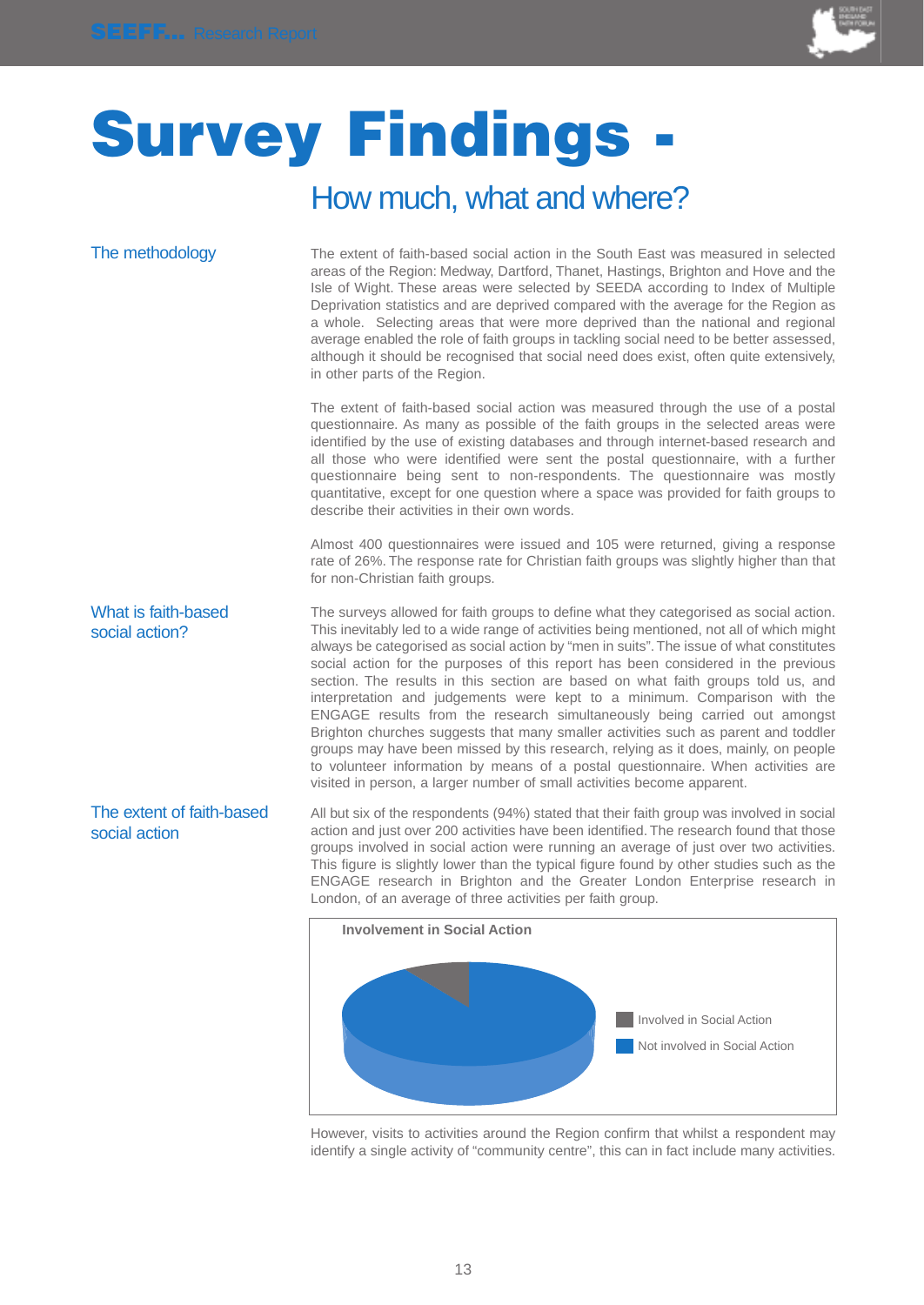

Partnership Just under half of the respondents (40%) stated that they were involved in partnership working.



### **Funding**

This question was only answered by 72% of those who stated that they were involved in social action. It is impossible to tell whether those who did not respond to this question left it blank to indicate that no external funding had been sought, (even though the question did not specify external funding) or whether it had been left unanswered due to a range of other possible reasons. These include the possibility that the respondent did not know the answers or that the respondent felt that such information was confidential.

Of the respondents who answered the question about funding, 28% stated that all their work was funded from within their own faith group and that they had made no unsuccessful funding applications and that they did not envisage applying for outside funding in the future.



Of those who had sought external funding, the most common sources of funding were as follows:

### **Funding sources accessed by faith groups:**

| <b>Funding Source</b>                                   | <b>Number of Times Mentioned</b><br>by Faith Groups |
|---------------------------------------------------------|-----------------------------------------------------|
| Faith Group external funding<br>(eg. Church Urban Fund) | 15                                                  |
| <b>Local Authority</b>                                  | 13                                                  |
| <b>Trusts and Charities</b>                             | 8                                                   |
| <b>European Funding</b>                                 |                                                     |
| <b>The Lottery</b>                                      | 6                                                   |
| <b>Local Employers</b>                                  | 6                                                   |
| <b>Children's Fund</b>                                  | $\mathcal{P}$                                       |
| <b>UK Online</b>                                        | 2                                                   |

……and various others that were only mentioned once.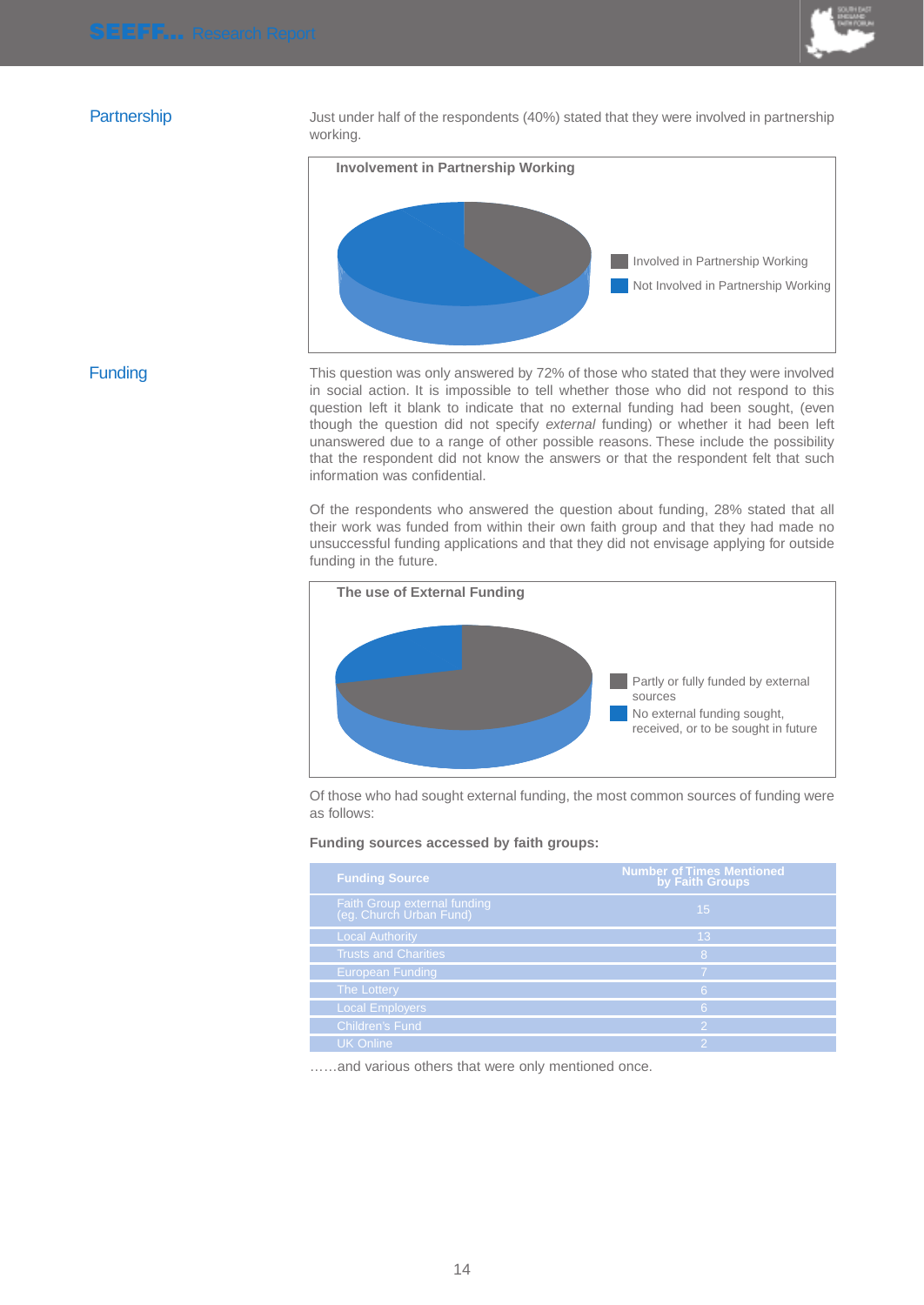

The second part of the question asked respondents to list all the funding sources that their faith group had unsuccessfully tried to access. The results were as follows:

**Funding sources unsuccessfully sought by faith groups;**

| <b>Funding Source</b>                    | Number of Times Mentioned<br>by Faith Groups |
|------------------------------------------|----------------------------------------------|
| <b>Local Authority</b>                   | 11                                           |
| Lottery                                  |                                              |
| <b>Trusts and Charities</b>              | 6                                            |
| Faith Group external funding             |                                              |
| <b>Local Employers and Organisations</b> |                                              |

From this it can be seen that the numbers of unsuccessful applications was, according to the survey, much lower than the number of successful applications. This is an issue that is considered in the previous chapter.

The final part of the question on funding asked respondents to list any funding sources their faith group was planning to access in the future. The results were as follows:

### **Funding sources that faith groups are considering accessing in the future:**

| <b>Funding Source</b>   | <b>Number of Times Mentioned</b><br>by Faith Groups |
|-------------------------|-----------------------------------------------------|
| Trusts and Charities    | 14                                                  |
| The Lottery             | 13                                                  |
| <b>Local Authority</b>  |                                                     |
| <b>European Funding</b> |                                                     |

……and various others that were only mentioned once. Some faith groups showed a real awareness of funding sources when answering this question, using jargon accurately and mentioning small trusts and charities by name. Others used terms such as "community funding" or "European funding". Three faith groups responded that they would consider "Any" source of funding in the future. One other responded "Any but the lottery", a response that was also shared by some of those who were interviewed in the course of the research, and which is considered in more detail in the previous chapter.

Future plans The Social action of those respondents who were not currently involved in either social action or partnership working, 58% stated that they might be interested in doing so in the future.



Several respondents added hand-written notes stating that they would appreciate guidance on these matters or advice on funding. This suggests that there is an unmet need in these areas and that there might be scope for improved infrastructure or advice to assist faith groups who wish to get involved, or further involved, in either social action or partnership working.

The findings outlined in this section are broadly in line with those uncovered by ENGAGE as a result of their research amongst churches in Brighton and Hove. The SEEFF research found a slightly lower number of projects per faith group and a significantly higher percentage of faith groups that had accessed external funding. These differences might be explained by the fact that the Brighton and Hove research involved visiting most of the churches individually, thus leading to a higher response rate and more detailed findings on more churches. The Brighton and Hove research also only includes churches and not other faith groups.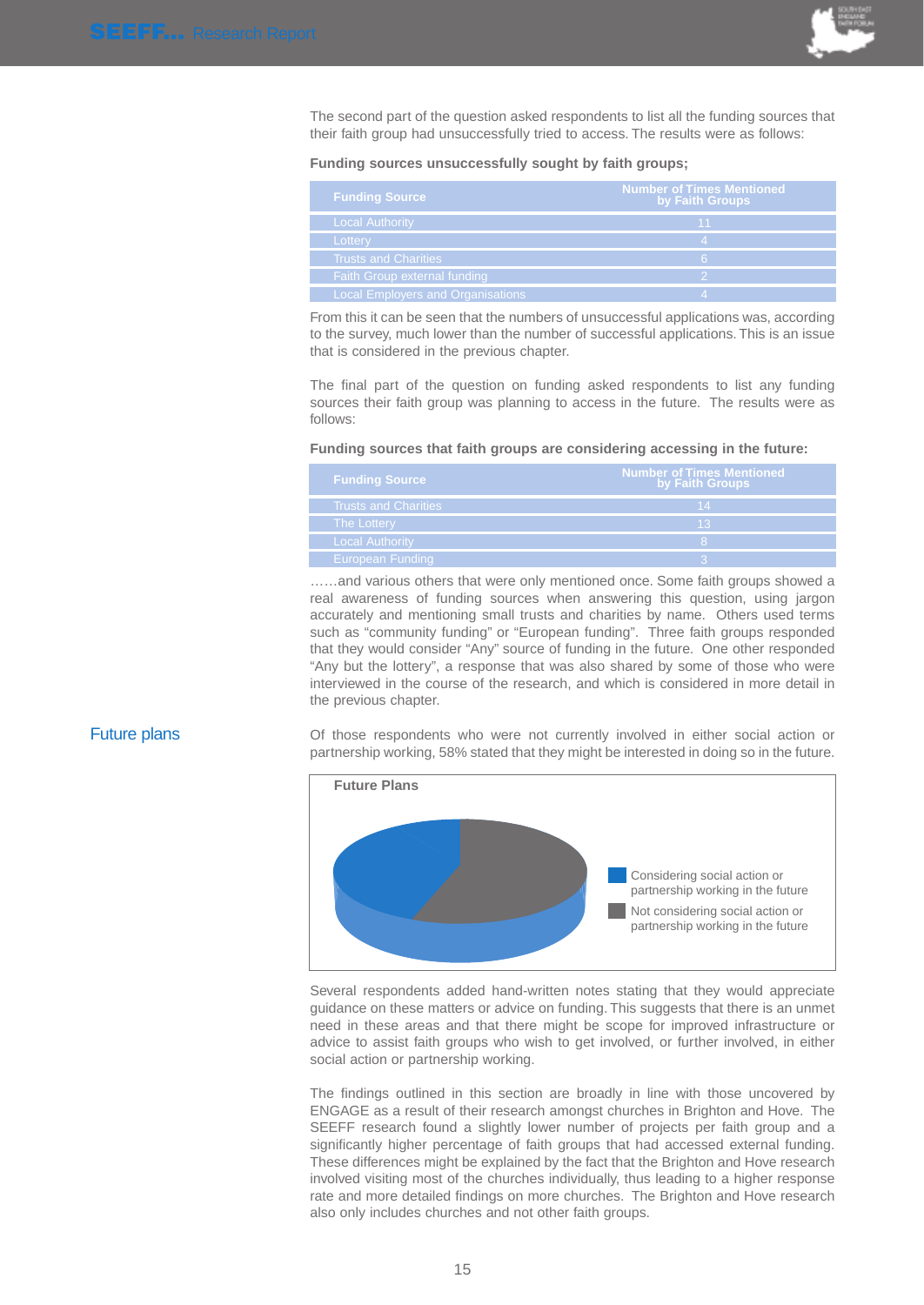

The differences between how the ENGAGE/Shaftesbury Society research and the SEEFF research were undertaken might explain the two variations in the findings as it seems likely that non-respondents to the SEEFF postal questionnaire might run more smaller projects with no external funding.

With these two exceptions, the ENGAGE/Shaftesbury Society research uncovered similar and sometimes identical findings on issues such as partnership working, levels of engagement in social action and demand for future support in getting future projects and partnerships off the ground.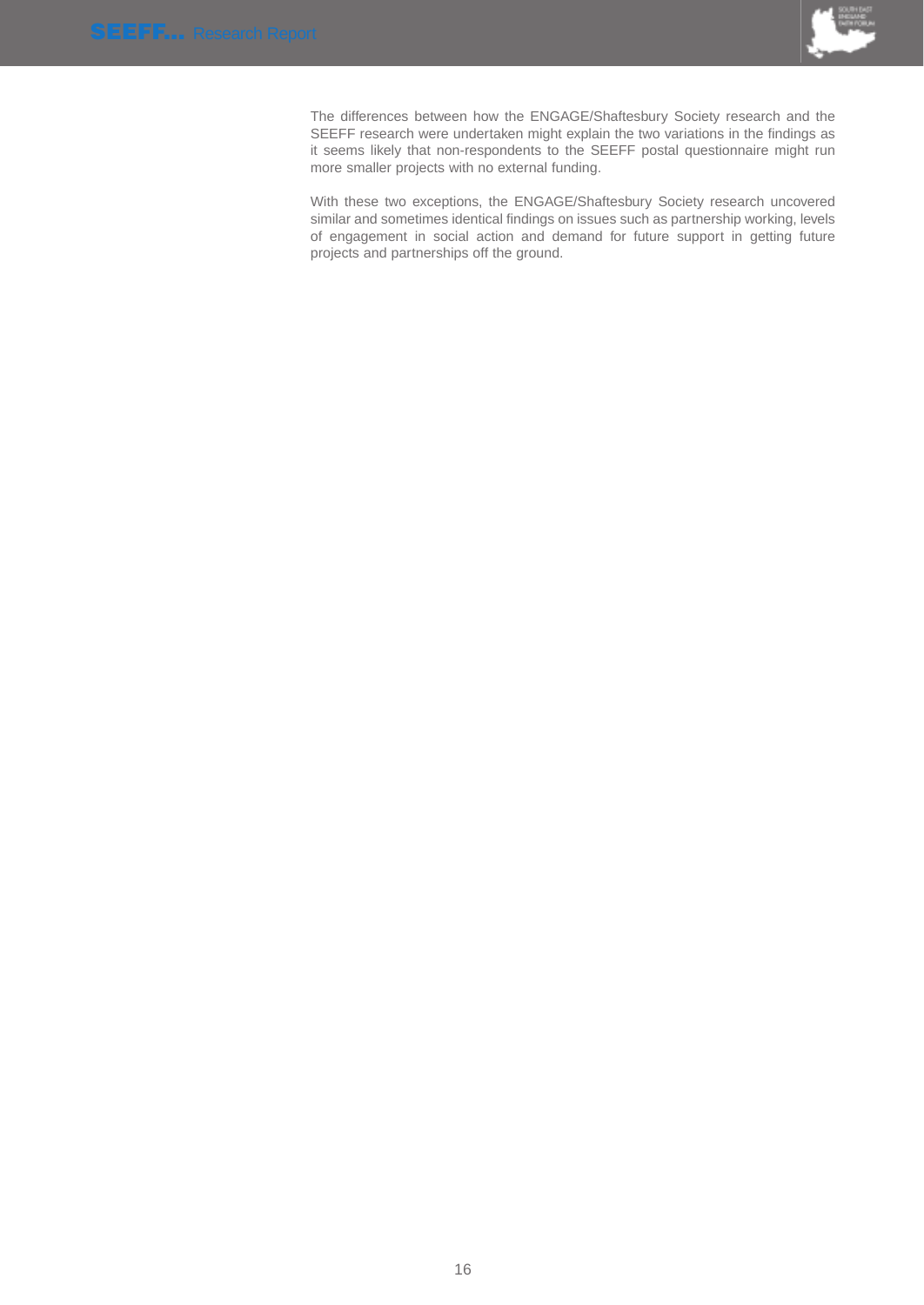

## **Case Studies -**

## Faith in Action

### **Kings Church, Hastings**  What? Kings Church in Hastings is a relatively new church, based in a modern industrial style building. Around 500 people meet there on a Sunday morning and additional gettogethers occur throughout the week. Kings Church runs a large and increasing range of activities that aim to tackle social need for people in Hastings and St Leonards. Although the Church itself is based in an affluent part of Hastings, its congregation come from all over the surrounding area, and the church's social action programme, whilst open to all, is aimed primarily at the socially excluded and people from more deprived areas. At present, activities run by the church include the following: a) a monthly lunch club for elderly people, b) a Saturday morning Kids Club for children from local deprived estates, c) a pregnancy advice service. This is currently only running a very skeletal service, but advice is free and available to all who seek it, d) a twice-weekly parent and toddler group at a cost of £1 per family, e) a twice-weekly health promotion club for teenage girls, f) a fortnightly Friday evening youth sports club attended by approximately 400 young people each session. Why? Many of the projects were started as a result of the ideas of individual church members, many of whom lived in or near deprived areas of Hastings and who perceived social need. Before starting projects, needs are assessed by looking at information such as the Index of Multiple Deprivation statistics and the Local Neighbourhood Renewal Strategy. Kings Church has a good relationship with the local voluntary and community sector and other organisations involved in regeneration and these relationships also provide a starting point and a framework for much of their work. All the project leaders are local residents, and rely on local volunteers, not all of whom are Christians. The Church believes that working together with the Local Strategic Partnership, the Borough Council and other local organisations has brought benefits to their social action and has helped to challenge perceptions about faith groups. Those running the youth projects make a conscious point of keeping parents informed about what the young people do whilst at the Church and efforts are made to seek verbal feedback from families. At the parent and toddler group and the lunch club, volunteers sit amongst those attending and seek informal feedback and suggestions for improvement. Funding and partnership The Church has recently employed a Business Development Manager with the aim of tapping into external funding streams. This post is currently funded by the church. Most of the funding so far has come from church members. However the church has already accessed some local funding such as the Community Chest and has recently started marketing its facilities as a conference venue, which brings in funds from room hire. Kings Church has no formal partnership agreements at present. However, it does work informally with a number of local organisations and has a positive approach to entering into more formal partnership agreements in the future. Kings Church is situated on the outskirts of Hastings. All the public areas are accessible to the disabled and there are car parking facilities, which are being extended further. The church identified its added value to the community as including respite for parents, increased quality of life, social integration, community cohesion and sign posting to other organisations. Anonymous surveys completed by volunteers from both the parent and toddler group and the lunch club showed that all the respondents had been volunteering for over six months and intended to continue volunteering in the future. One volunteer added a hand-written note to the question Consultation and community involvement Outputs, outcomes and added value

asking why she volunteered at the lunch club stating, "just love it!" Anonymous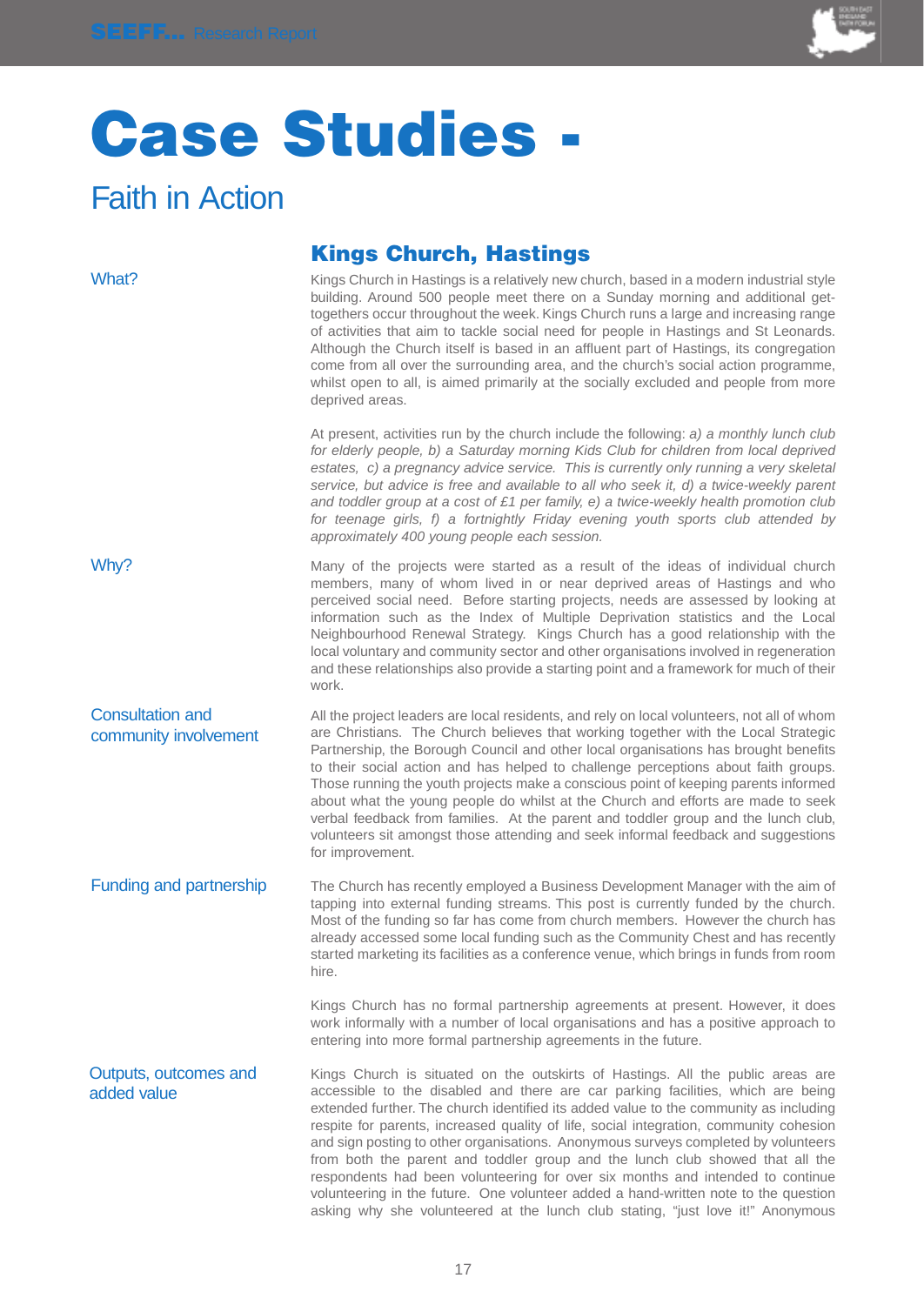

surveys completed by parents attending the parent and toddler group showed the majority had been attending for over six months. All except two respondents rated the activity as "excellent" with the remaining two rating it as "good" and all respondents stating that they would miss the activity if it stopped. All the respondents intended to continue attending regularly in the future.

Anonymous surveys completed by those attending the lunch club showed that almost all had been attending for over six months and all except one intended to attend regularly in the future. All except two respondents rated the activity as "excellent" with the remaining two people rating it as "good". Similarly all except two respondents stated that they would miss the activity "a lot" if it ceased with the remaining two stating that they would miss it "a bit". Just over half of the respondents regularly attended church.

The survey responses also suggested that the activities of Kings Church were reaching those on low incomes or who were socially excluded. The majority of respondents attending the parent and toddler group had a total household income of less than £20,000 and some of those attending the lunch club were able to get out of their house once a week or less. The parent and toddler group is sufficiently popular to have a waiting list of those waiting to attend and the church always tries to fast track those people who are living in challenging or difficult circumstances.

Where next? Kings Church constantly monitors its work and is looking to expand its activities, particularly its youth work. The church sees its main barrier as being access to the church building and plans to increase its use of a bus service to bring people to them and other ways of enabling access and improving outreach. The church also plans to improve its building in order to turn it into a popular conference and meeting venue as well as making the environment more pleasant for all those who attend. Other plans include widening its funding base and continuing to build positive relationships with both secular organisations and other churches and faith groups.

## **Dartford Community Counselling Service**

What? Dartford Community Counselling Centre (DCCC) was established in 2002 and offers a free and confidential counselling service to all people living in the Dartford and Gravesham areas on issues such as depression, bereavement, domestic violence, alcohol abuse, job-seeking and debt, as well as an email advice service to all. It currently operates out of offices to the rear of Emmanuel Pentecostal Church and has close links with the church. In addition to this work DCCC also works in schools on issues such as sex education and relationships and has recently established a self-help group for those affected by suicide. The Centre is a member of Advice UK, the UK's largest network for independent and free advice centres.

Why? DCCC started as a result of the belief that the "church needs to get out to where people need us, not stay within our four walls". In addition, the Centre Manager's experiences as a professional and as a volunteer on the boards of local voluntary and community organisations suggested that demand for free counselling exceeded the availability of such services.

The idea for DCCC was conceived some 2½ years prior to the opening and the formal planning took about a year. A survey was carried out in 2002, which covered over 100 faith groups and other organisations in order to determine what services were already being offered and to avoid duplication. A Community Audit has also been carried out in order to identify the needs of the local communities and contact was made with the local MP, local Councillors, the Health Authority and others. Members of the public have been surveyed quite extensively. Towards the end of 2003, when the Centre had been running for a year, a survey was carried out with one class in each year of a local secondary school in order to assess the needs of young people. Consultation and community involvement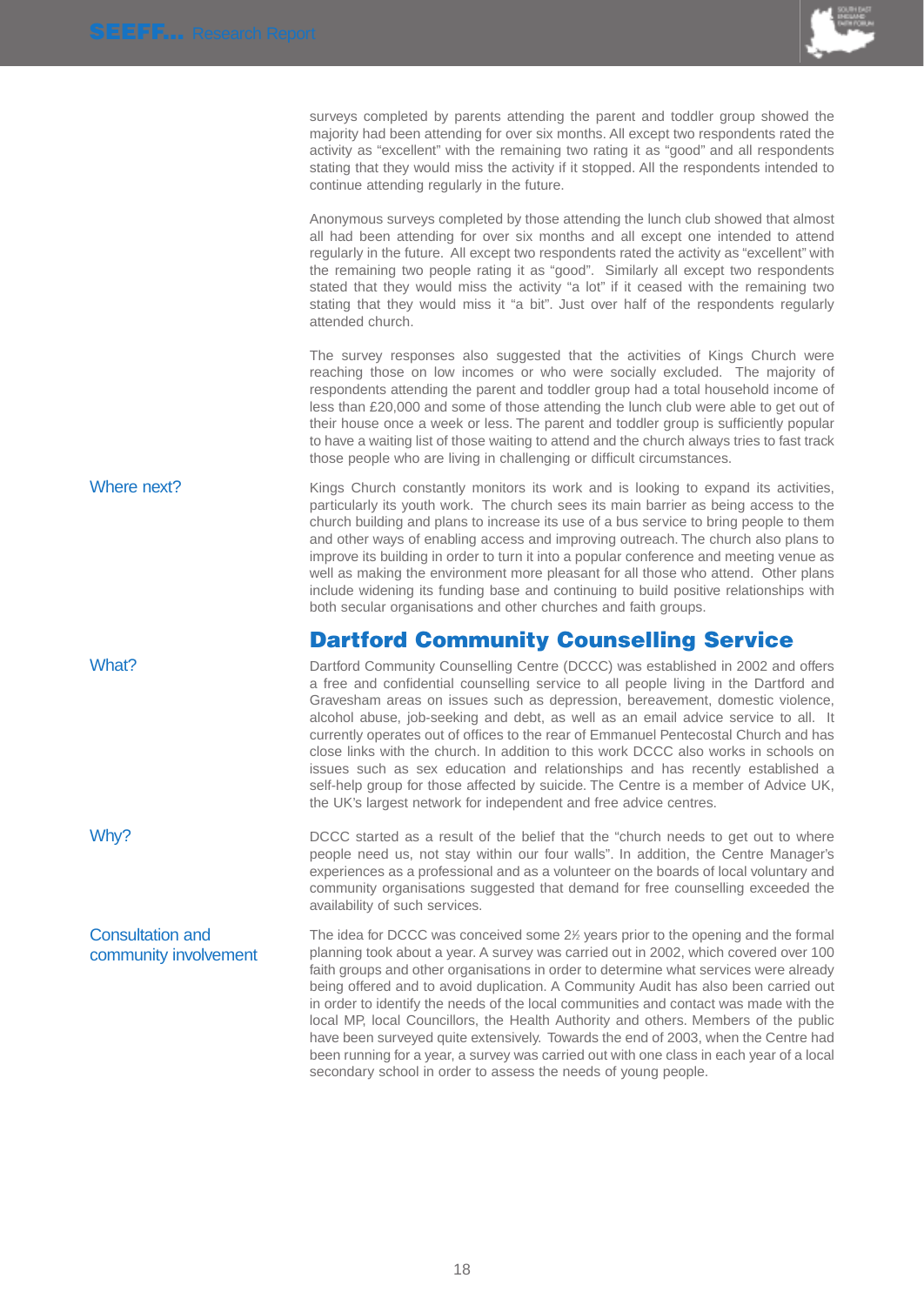

**Funding and partnership** At the present time, DCCC is mainly funded by Emmanuel Pentecostal Church. However, outside funding has been obtained via a £5,000 grant from a Trust as well as a £2200 grant from the Urban Community Chest Fund which is being used to support the work in schools. There have also been donations from clients and others and the voluntary counsellors fund half their training costs. DCCC works together with CRUSE – the bereavement care charity, Gravesham Citizens Advice Bureau and the local Council for Voluntary Service. The Centre Manager at DCCC is on the board of local organisations and DCCC aims to have a good working relationship with the police, the local MP and others working in the local communities.

In the first year of operations the Centre saw about 40 clients face-to-face and responded to over 300 people via the internet counselling service. These figures are expected to be much greater for the second year of operations. Although the Centre benefits from the financial and other support of the church, it is felt that the Centre's impact may currently be limited by the preconceptions of potential clients about a counselling service that is in the same building as a church. The impact may also be limited by the fact that the Centre's current location is not immediately obvious from the street, has limited nearby parking, difficult access and no access for the disabled. Counsellors are happy to visit the disabled and other clients in their own homes or see them on the ground floor of the church building, however disabled access remains an issue. Inside, the Centre is clean, quiet and welcoming. The main impact of the Centre appears to be the availability of a free counselling service, which takes some of the pressure off organisations such as the CAB. Informal feedback from clients appears to suggest that the service is appreciated and most clients continue attending for as long as their counsellor feels it is appropriate. Outputs, outcomes and added value

Where next? DCCC's main aim for the coming year is to find new premises in order to try and solve the dual challenges presented by the current premises; accessibility and the possibility of clients being put off by the church setting. Other aims include becoming a registered charity in its own right, securing further funding and working with other faith groups. In addition the Centre plans to branch out into other areas of counselling, establish counselling services based in local schools and expand its services according to assessed need.

## **Guru Nanak Darbar Gurdwara**

What? The Guru Nanak Darbar Gurdwara is situated close to the centre of Gravesend and attracts hundreds of Sikhs from across North Kent, including Dartford. Such is the popularity of the Gurdwara that the community has outgrown its current building and is in the process of building a multi-million pound new Gurdwara and community centre close to the existing building. Activities offered by the Gurdwara mainly attract members of the Sikh community, but the activities are open to all. In addition to the main role of the Gurdwara as a place of worship, activities currently offered or hosted by the Gurdwara and by the Education Centre close to the Gurdwara include: a) a day centre for the elderly run jointly with Kent County Council, b) the opening of the Gurdwara all day for food and hospitality and opportunities to learn about Sikhism, c) sports, language and education facilities, d) dance and music opportunities.

> In addition to these and other activities, members of the Gurdwara are actively involved in the local community, including membership of the local Council, and the Gurdwara contributes to food and other goods to a local hospice. Furthermore, the Gurdwara gets involved with local festivals and hosts events such as a recent police training session and a course which was run for local taxi drivers on the subject of men's health.

Why? Gravesend has a large Sikh population and for many Sikhs the Gurdwara is at the centre of their everyday lives; providing opportunities for prayer, food and companionship. The sports and arts facilities provide an opportunity for children and adults to improve their health and their quality of life. Those spoken to expressed a belief that some Sikh women might be reluctant to access education facilities not connected with the Gurdwara and there was therefore a wish to ensure that nobody was denied opportunities to learn.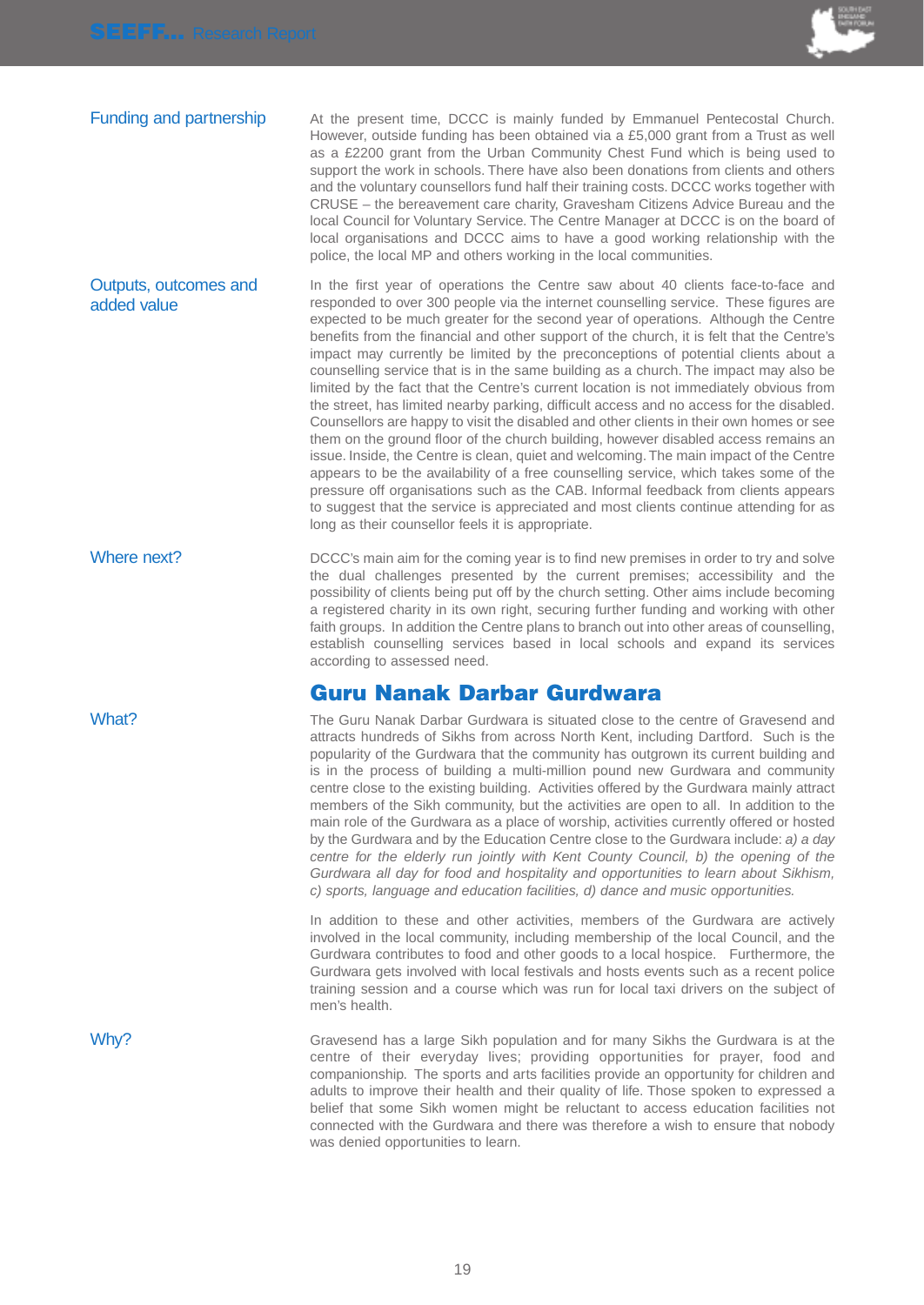

| <b>Consultation and</b><br>community involvement | Members of the Gurdwara are active in many aspects of public life, for example as<br>Councillors and as members of public bodies, thus enabling them to seek community<br>input through this work. The involvement of the Gurdwara in local festivals also<br>enables Sikhs to work together with non-Sikhs and to seek input and views. Some<br>concerns were expressed by local residents about the building of the new Gurdwara<br>on derelict land, and members of the Gurdwara made efforts to address these<br>concerns and liaise with their new neighbours. |
|--------------------------------------------------|---------------------------------------------------------------------------------------------------------------------------------------------------------------------------------------------------------------------------------------------------------------------------------------------------------------------------------------------------------------------------------------------------------------------------------------------------------------------------------------------------------------------------------------------------------------------|
| Funding and partnership                          | Virtually all the funding for the running costs of the current Gurdwara and the building                                                                                                                                                                                                                                                                                                                                                                                                                                                                            |

costs of the new Gurdwara comes from donations. In addition, much of the labour on the new Gurdwara has been provided free of charge by Sikhs working in their spare time. Some external funding has been sought and the Gurdwara has been awarded money from Urban Thames Gateway Kent, which aims to promote social inclusion in deprived wards.

- The Guru Nanak Darbar Gurdwara is within walking distance of Gravesend town centre and members extend a warm welcome to everyone who attends. The Gurdwara is attended by hundreds of Sikhs and for many it forms the focal point of their lives and offers opportunities for socialising, sport, arts and eating good, fresh food. In addition, the ability of the Gurdwara to offer educational opportunities to people who might not otherwise access learning cannot be underestimated. The ethos of the Gurdwara is one of being active in the community and actively building relationships and sharing information with both secular organisations and other faith groups, which in turn improves the ability of the Gurdwara to have a positive impact. Outputs, outcomes and added value
- Where next? The new Gurdwara will include a gymnasium and playing fields to further extend the community facilities available to the people of Gravesend, create jobs and be a focal point for targeting services that are not always easily accessed by some members of the community. In addition, the Gurdwara plans to continue its work to meet the cultural, social and welfare needs of minority ethnic groups and all people in North Kent.

## **Preston Community Partnership**

What? Since 1999, Preston Community Partnership has operated out of a converted flat (the Barry Lawrence Centre) on a deprived, but well-maintained, social housing estate in the Anglican Parish of St John's in Ryde on the Isle of Wight. It as been described by the local Vicar as being "faith involved rather than faith-based". The Partnership is constantly evolving according to the needs of local people. At present, activities offered include: a) affordable healthy food (cooked by local residents), b) job club, c) computer and internet access, d) credit union access, e) homework club. The Partnership is Chaired by the local Vicar, and other church attendees are included amongst the management committee and volunteers who help run the Partnership. In addition, the church hall is used by the Partnership for some outreach work and activities that take up more room than is available at the Barry Lawrence Centre.

Why? **Preston Community Partnership operates across two of the most deprived wards in** the South East Region and the need was apparent to many local residents, most notably the late Barry Lawrence, who was a member of the local Housing Association's Tenants Consultative Committee. At the same time, some members of St John's Parish Church felt called by God to get more involved in helping their local community, particularly in the areas of deprivation. The two groups and others came together with Medina Housing Association, who had plans to convert one of their flats into a Community Centre.

Prior to the Partnership starting, the local Housing Association carried out a community consultation and an Open Day was held. Since the Centre opened, surveys have also been carried out amongst local residents, although response rates have been quite low. One of the Partnership's employees regularly knocks on doors whilst delivering the Partnership's quarterly newsletter and at other times and makes a point of talking to people on the local estate in order to seek feedback and ideas for the future. Staff, volunteers and users of the Partnership also have displays at schools fairs and wear t-shirts advertising the Partnership whilst taking part in the annual Ryde Carnival. The Partnership is also currently producing a booklet about what community resources are available in the local area, which will be distributed amongst GP surgeries, libraries and other places. community involvement

## Consultation and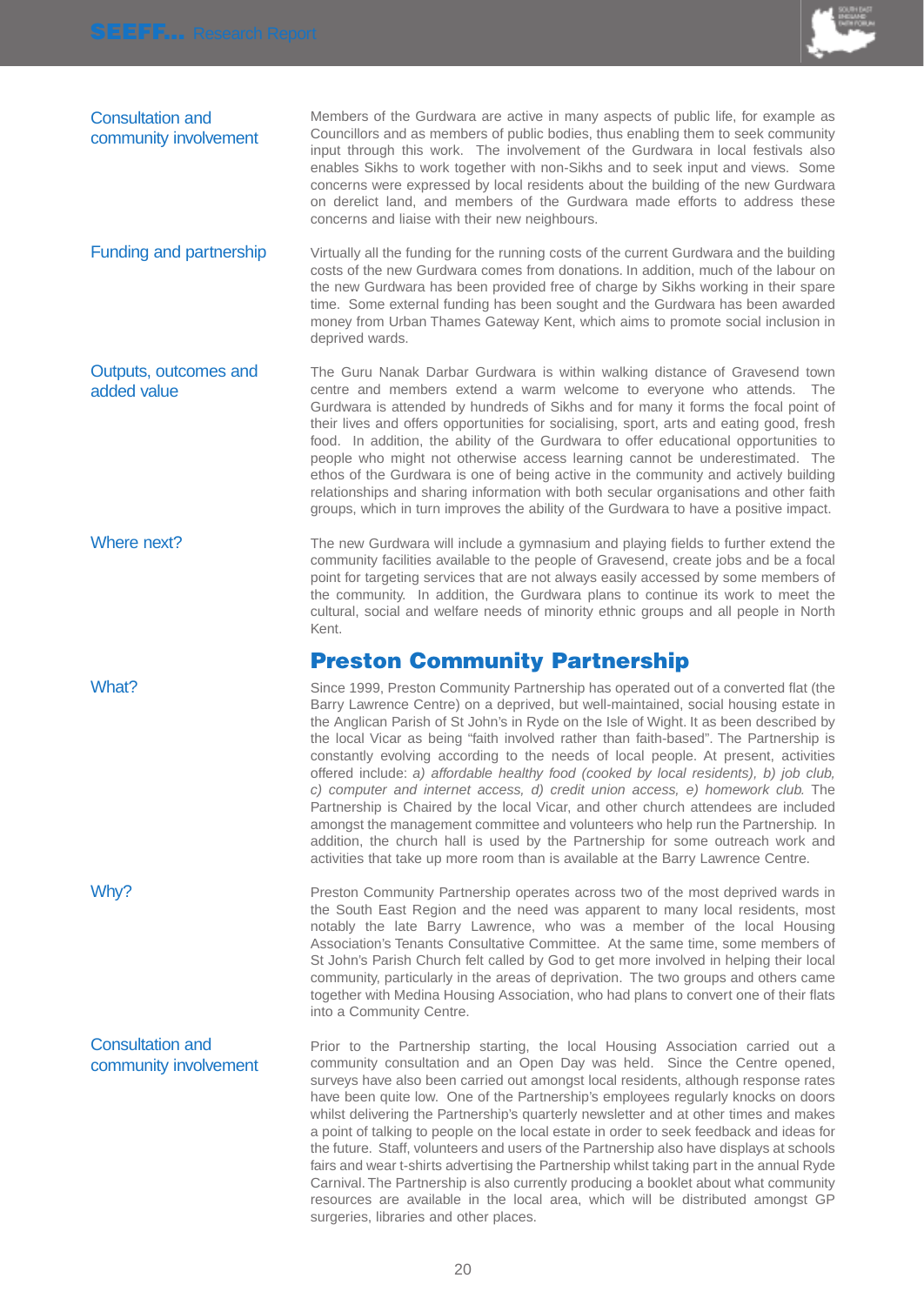

Funding and partnership Preston Community Partnership does not charge for hire of its rooms by local groups and individuals. However, the Partnership has a broad funding base and has accessed a wide range of funding streams. Currently, the main ongoing funding for the Partnership comes from SRB6. In addition to this, the computers for the UK Online Centre were provided by Government Office for the South East. The British Trust for Conservation Volunteers provided several thousand pounds to improve the environment immediately outside the Centre. Sure Start and the local Housing Association jointly funded an outside play area to the rear of the Centre. Other funding has been obtained from the Learning and Skills Council and the Police, who were pleased with the effect the Partnership was having on local crime rates. Further funding has been obtained from the Church Urban Fund and from the local Diocese and the Project Manager commented that the involvement of the church was actually helpful when it came to making funding applications because, he felt, it gave added status to the project and to the application.

In the first year or so after the Centre opened, crime on the estate dropped by over 80%. The Partnership is not claiming all the credit for this drop, but the local police have expressed their firm belief that the Centre is having a positive impact. Children living in the area around the Centre are now able to use well-maintained outdoor play equipment and everyone living near to the Centre is able to access a wide range of resources and facilities. Some of the benefits are more specific. One of the staff members at the Centre, a local resident, was recruited using an open selection procedure after first being a user of the facilities and then working for some time as a volunteer at the Centre. Prior to obtaining his job at the Centre, he had been unemployed for a considerable period of time and the employment opportunities available through Preston Community Partnership had clearly had a positive impact upon this employee. It cannot be stated with any certainty that all of St John's Parish has benefited from the Partnership. Those running the Partnership were conscious that some people felt that the Centre was not for them and were concerned that some non-users may feel intimidated by a small minority of the existing users. In addition, the St John's Parish has traditionally been split into two distinct areas, and people living in the area where the Centre was not situated rarely use the facilities that are available. In the early months of the Centre being open there was some negative publicity and staffing difficulties. However, the recent history of the Centre has been very positive and staff and Management are working hard to identify and overcome any obstacles that are preventing the benefits of the Partnership from impacting upon all those who live in the two wards that make up St John's Parish. Outputs, outcomes and added value

Where next? Preston Community Partnership is conscious that not everyone living in the surrounding roads wishes to come along to the existing base. Therefore the Partnership aims to build on existing outreach work and open a new Centre in the other part of the Parish and turn the church hall into a community centre. These plans, together with detached outreach work, should ensure that all the people living in the St John's Parish are easily able to access resources and support.

## **Thanet Churches Youth Project**

What? Thanet Churches Youth Project (TCYP) in Kent is currently virtually dormant but was, until recently, a vibrant and active project. Established in 1992 by Anglican Churches in Thanet, the project employed a detached youth worker. In 1995 TCYP became an ecumenical project. Following a needs audit, an ecumenical youth worker was employed to work with all the youth organisations in Thanet, to co-ordinate all the church youth work in Thanet, to support existing projects, to develop new projects and to ensure that contact was made with disaffected and excluded young people in Thanet. Following the rejection of a funding bid a decision was made to cease virtually all the work of TCYP.

Why? TCYP started because several of the Anglican Churches in Thanet felt there was a need to co-ordinate the youth work that was already being carried out and perceived a need for more and better youth work.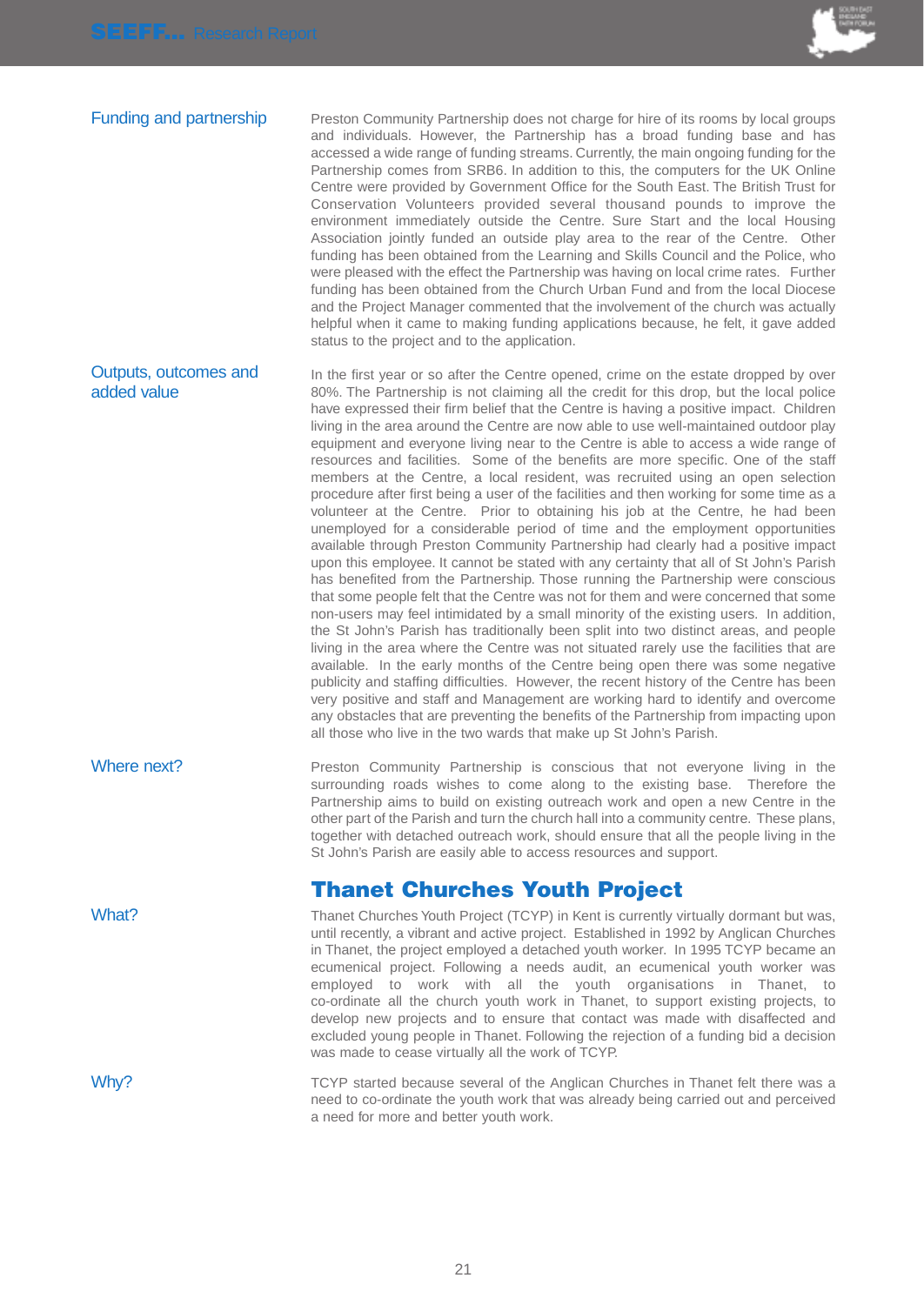

| <b>Consultation and</b><br>community involvement | Following the decision to involve all church denominations in Thanet, a needs audit<br>was carried out in order to assess what services were required. In addition to this<br>formal consultation, members of the Management Committee were involved with local<br>organisations and were able to keep up-to-date with community needs both via this<br>involvement and via their own experiences of living in Thanet. A regular newsletter<br>was also produced in order to keep people informed about the work of TCYP.                                                                                                                                                                                                                                                                               |
|--------------------------------------------------|---------------------------------------------------------------------------------------------------------------------------------------------------------------------------------------------------------------------------------------------------------------------------------------------------------------------------------------------------------------------------------------------------------------------------------------------------------------------------------------------------------------------------------------------------------------------------------------------------------------------------------------------------------------------------------------------------------------------------------------------------------------------------------------------------------|
| Funding and partnership                          | Both the youth worker and the co-ordinator employed by TCYP were funded by<br>Children in Need. The rejection by Children in Need of a further funding application for<br>a full-time co-ordinator was the main factor in the Management Committee's decision<br>to allow TCYP to lie virtually dormant whilst churches considered how to move<br>forward. Other funding was obtained from local churches, charitable trusts and local<br>businesses. The youth worker who is still employed by TCYP is funded by the<br>Children's Fund.                                                                                                                                                                                                                                                               |
|                                                  | TCYP worked in partnership with many local organisations and is a representative<br>organisation on Thanet Youth Council.                                                                                                                                                                                                                                                                                                                                                                                                                                                                                                                                                                                                                                                                               |
| Outputs, outcomes and<br>added value             | The aims, outputs and outcomes of TCYP were clearly outlined in regular reports.<br>Activities included lunch-time clubs, after-school clubs, sporting activities, summer<br>camps and a range of away-days. New youth groups were established in various<br>churches, newsletters were produced, training was provided for youth workers and<br>efforts were made to involve the families of the young people. The main added value<br>of TCYP was its ability to enable churches to share resources and expertise, to<br>co-ordinate their work and to build relationships with other organisations in Thanet.                                                                                                                                                                                        |
| Where next?                                      | The management team has decided to put TCYP on hold with the exceptions of<br>running a web-site, running a toy library and managing and securing continued<br>funding for a part-time youth worker, working in the Newington area of Ramsgate. It<br>appears that the main reasons for TCYP's dormant state are: the rejection of a funding<br>bid, an insufficiently broad funding base and members of the Management Committee<br>having the enthusiasm, but no longer the time, that was necessary. It appears that<br>the Project was never able to fully re-start after the decision to take a year out to<br>reflect on future work, although the possibility of TCYP growing again and employing<br>more staff in the future has not been ruled out, subject to funding.                        |
|                                                  | <b>Brighton Buddhist Centre</b>                                                                                                                                                                                                                                                                                                                                                                                                                                                                                                                                                                                                                                                                                                                                                                         |
| What?                                            | Brighton Buddhist Centre (BBC) offers courses and classes in meditation, Buddhism,<br>tai chi and yoga for all levels of experience. Nobody is excluded from these classes<br>on the basis of cost and most of those who attend are not practising Buddhists. The<br>organisation has been a registered charity for 25 years and has taught meditation to<br>many hundreds of people from Brighton and elsewhere in Sussex over this time. In<br>addition to this work, which aims to improve people's quality of life and wellbeing, the<br>Centre is also closely affiliated with two local shops, which run on ethical principles<br>and partly fund the Centre.                                                                                                                                     |
| Why?                                             | The work of BBC was started as part of its members' belief that the principles of<br>Buddhism and meditation should be available to all. The crucial motivating factor for<br>the Centre's work is what the Centre believes to be the positive impact of meditation<br>on people's health and emotional well-being. The classes also bring in valuable<br>income that enables the Centre to keep its premises running.                                                                                                                                                                                                                                                                                                                                                                                  |
| <b>Consultation and</b><br>community involvement | BBC publicises its facilities via a web-site and a twice-yearly leaflet that is distributed<br>through local businesses and other organisations. In addition, the exterior of the<br>Centre displays posters advertising its facilities. The Centre is open for drop-in every<br>weekday and much informal consultation is carried out during these times. Informal<br>consultation, together with the fact that the organisation was outgrowing its previous<br>premises, was a key factor in the decision a few years ago to move to new premises<br>in the centre of the City, which have full disabled access, are accessible to more<br>people and can accommodate more users. This move led to a dramatic rise in the<br>number of people, both able-bodied and disabled, who use the facilities. |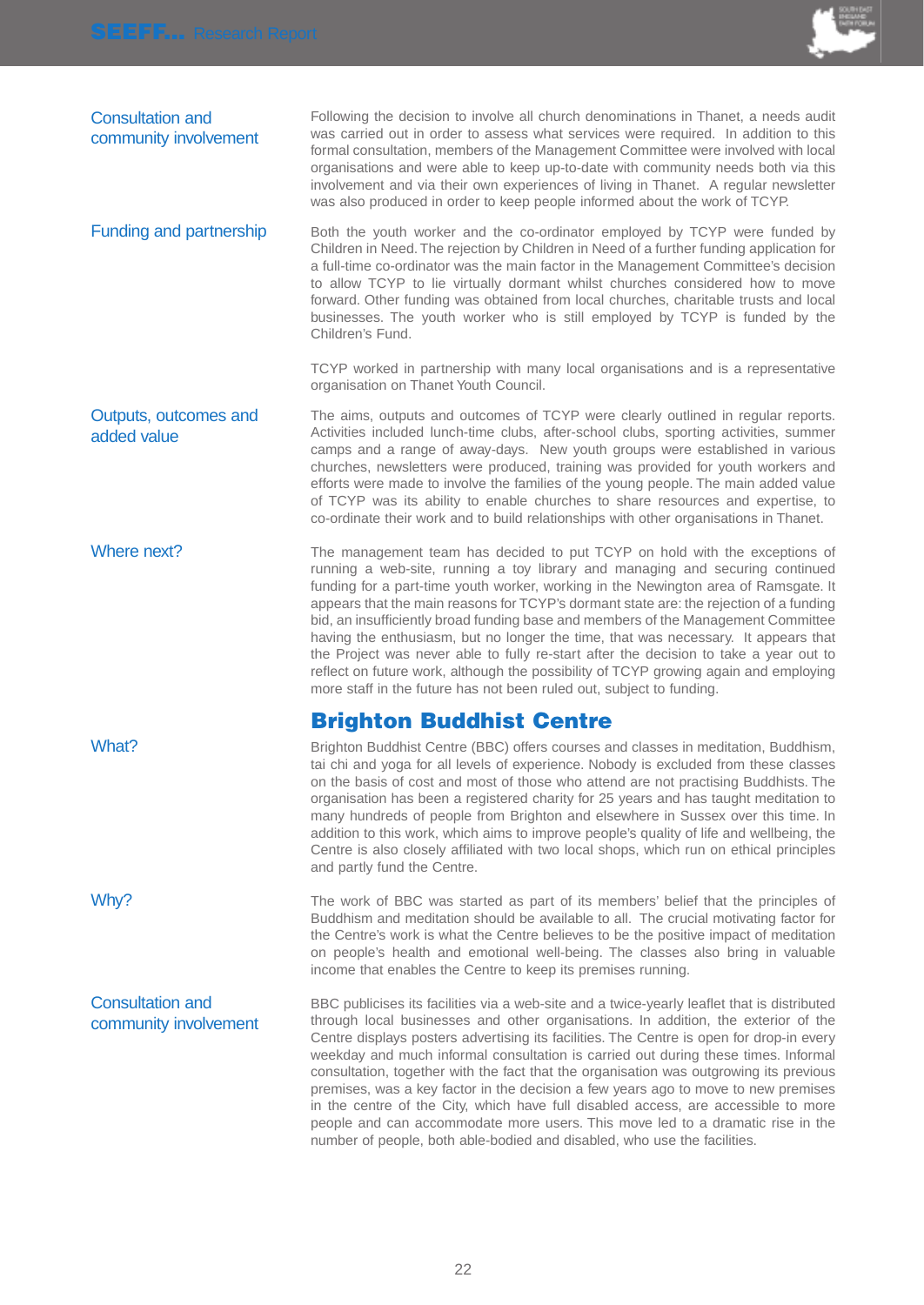

| Funding and partnership | BBC was purchased through a combination of a mortgage, loans and donations from<br>the affiliated shops. The Centre costs approximately £280 per day to run and those<br>costs are met from a combination of voluntary donations, shop donations and income<br>from the courses and classes. The Centre has never accessed external funding and<br>is quite proud of its ability to self-fund. The possibility of accessing external funding<br>has been considered in the past, but has always been considered too complex with<br>too many strings attached. However, the Centre would not rule out the possibility of<br>seeking external funding in order to maintain and improve its services in the future. |
|-------------------------|-------------------------------------------------------------------------------------------------------------------------------------------------------------------------------------------------------------------------------------------------------------------------------------------------------------------------------------------------------------------------------------------------------------------------------------------------------------------------------------------------------------------------------------------------------------------------------------------------------------------------------------------------------------------------------------------------------------------|
|                         |                                                                                                                                                                                                                                                                                                                                                                                                                                                                                                                                                                                                                                                                                                                   |

The Centre has no formal partnership agreements at present, but does work informally with local GPs and schools. The Centre did explore the possibility of working in partnership with a large international company a few years ago to teach meditation to staff, however this didn't progress because the company was wary of working with a religious group. The Centre is very interested in future partnership working and would like to find out more about this.

BBC is situated in the centre of Brighton. It is fully accessible to the disabled, is brightly painted and offers a warm welcome to all those who walk through the door. The atmosphere inside is calm and friendly. The work of the Centre aims to improve people's physical and emotional wellbeing and users tend to come back again and again. Informal feedback from previous users include comments such as, "I don't come along any more, but I'm really glad you're there". Classes are run at times of the day convenient to users and there is also a drop-in time every day. The fact that the Centre runs so many popular and well-attended classes suggests that it does have a positive impact upon those who use the facilities. In addition, the work of the associated shops in Brighton supports ethical enterprise and also boost local employment opportunities. Outputs, outcomes and added value

### Where next? The ability of Brighton Buddhist Centre to extend its work is currently limited by financial constraints. However, finance permitting, the Centre would like to get involved with outreach work and with local inter-faith activity.

## **St Leonards Baptist Church**

What? Since 2002, St Leonards Baptist Church (SLBC) in the Borough of Hastings has run activities from the basement of a Victorian church, which attract people from a wide range of ethnic backgrounds. The activities are run under the names of Chapel Park Community Centre and CP Online. Many of the users are asylum seekers and others are foreign language students, with users coming from a wide range of national, ethnic and faith backgrounds. The Church has formed a partnership with Hastings College to enable the college to hold classes at the Church. Activities currently offered include: a) free computer and internet access, b) meeting place for young people in the evening, c) English language and other classes run by Hastings College, d) story-sack (story telling for all ages).

> The basement is currently open to the public approximately 35 hours per week, however the opening hours are not all pre-set, with the facilities being open according to demand and the availability of two part-time paid employees and of volunteers.

Why? The social action work at SLBC initially started as a result of a member of the church who had visited a church elsewhere in the Region and had been impressed by the work that church was carrying out to tackle social need. The Minister and other members of the church shared his enthusiasm to reach out to the community and ensure that the church was not just open on Sundays. The church subsequently formed a link with Church in Society who were looking for places to install UK Online centres. The computers were installed towards the end of 2002 and it was the opening of this UK Online centre that provided the starting point for other activities in the church basement.

The Minister, the Centre Manager and many of the volunteers live in the local community and are in constant contact with local residents. Prior to the facilities being opened to the public, SLBC consulted with the local Neighbourhood Watch and other community groups. The only concern raised was by a close neighbour of the church who was concerned about noise, which has not turned out to be a problem. Consultation and community involvement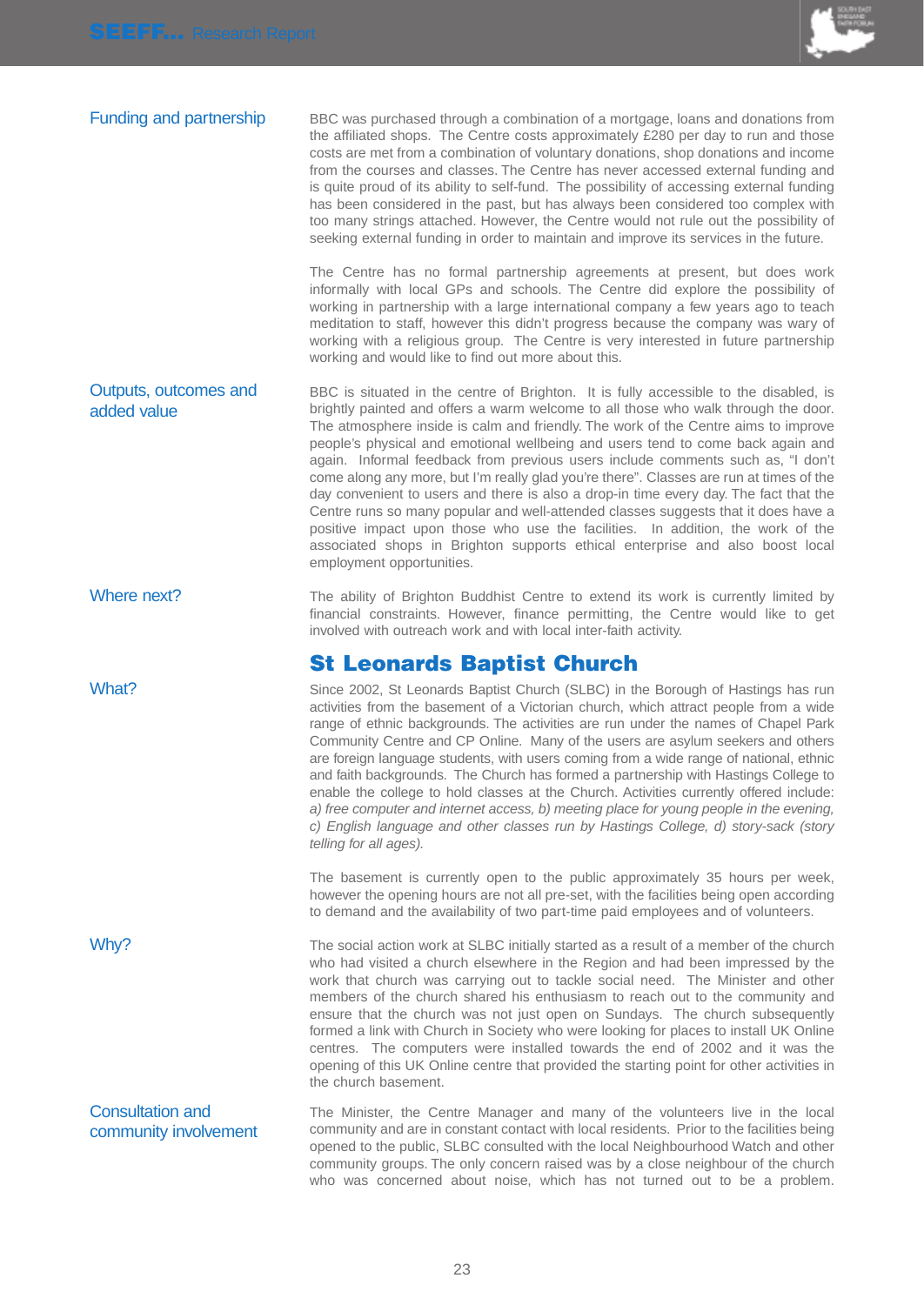

SLBC has also publicised its events through local publications and has plans to leaflet the area, improve the board that is outside the church, make contact with Black and Minority Ethnic groups and make other efforts to increase publicity and seek feedback.

Funding and partnership For part of each week the facilities are rented out to Hastings College and the money from this agreement is used to fund a part-time Centre Manager. This partnership agreement brings benefits to both SLBC who gain funding and Hastings College who gain facilities. Other funding has been obtained from several local community grants which have been spent on improving facilities, facilitating ongoing services and employing one of the volunteers as a paid part-time IT administrator. One of the grants from Hastings Borough Council was awarded in recognition of the Church's work with black and minority ethnic groups. The church is currently preparing to access other funding streams as there is a need to update the facilities, extend opening hours, install a lift, employ a cleaner, fund refreshments for those attending and address other needs that are not currently being met due to funding constraints.

> In addition to the formal partnership with Hastings College, SLBC also works with Church in Society on the UK Online Centre, with Jobcentre Plus and other agencies for gaining and supporting volunteers. They are also working with Sussex Careers to provide an Introduction to Computers class for beginners. SLBC's experience of partnership working has been very positive, and the church values the opportunity to be able to draw on a wider range of resources.

At the time the church was visited in the Summer of 2003, its facilities had a "footfall" attendance of approximately 60 people each week in addition to the use that is made of the facilities by church members and by a weekly Keep Fit class. The impact of the facilities was slightly limited by the lack of disabled access and the fact that the facilities were accessed via steep outside steps. However there are plans to provide disabled access as soon as funding is available. Once inside the welcome was warm and the office of the Centre Manager was accessible to all. In pride of place on the office wall was a letter from a Muslim man who thanks the "good Christian people of St Leonards" for the facilities, assistance and support at the church. Young people from countries including Sudan, Liberia and China were talking together and sharing their experiences. Outputs, outcomes and added value

> The users of the facilities are primarily young men, because that group is heavily represented amongst the asylum seekers and foreign language students who attend the classes and also make use of the computers and other facilities. The users of the facilities spoke positively about the impact of SLBC upon their everyday lives. Those interviewed invariably spoke of a warm welcome, the opportunity to keep in touch with news from their home countries via the internet, the chance to mix with other people from other cultures and faiths and the opportunity to learn new skills. The work of SLBC also aims to have a positive impact upon community cohesion and it is apparent that the church's facilities provide an opportunity for people from different cultures and age groups to socialise, mix and learn.

> SLBC also aims to have a positive impact upon its volunteers, not all of whom are Christians. Those volunteers who were spoken to, talked of companionship, fun and the chance to pass on and gain skills. SLBC particularly aims to provide on-going support to its volunteers, particularly the long-term unemployed.

Where next? SLBC is embarking upon an expansion in the number of courses that are available at the church, the range of courses that are available and the number of hours that the church is open to members of the public, although these plans are subject to funding. One of the activities planned for the immediate future is to encourage people to take part in the BBC's initiative to build up an archive of World War Two stories and to possibly build up courses around this theme. The church also plans more community bridge-building activities such as inter-culture cookery, and plan to start opening up more to the general public at the same time as foreign language students and asylum seekers.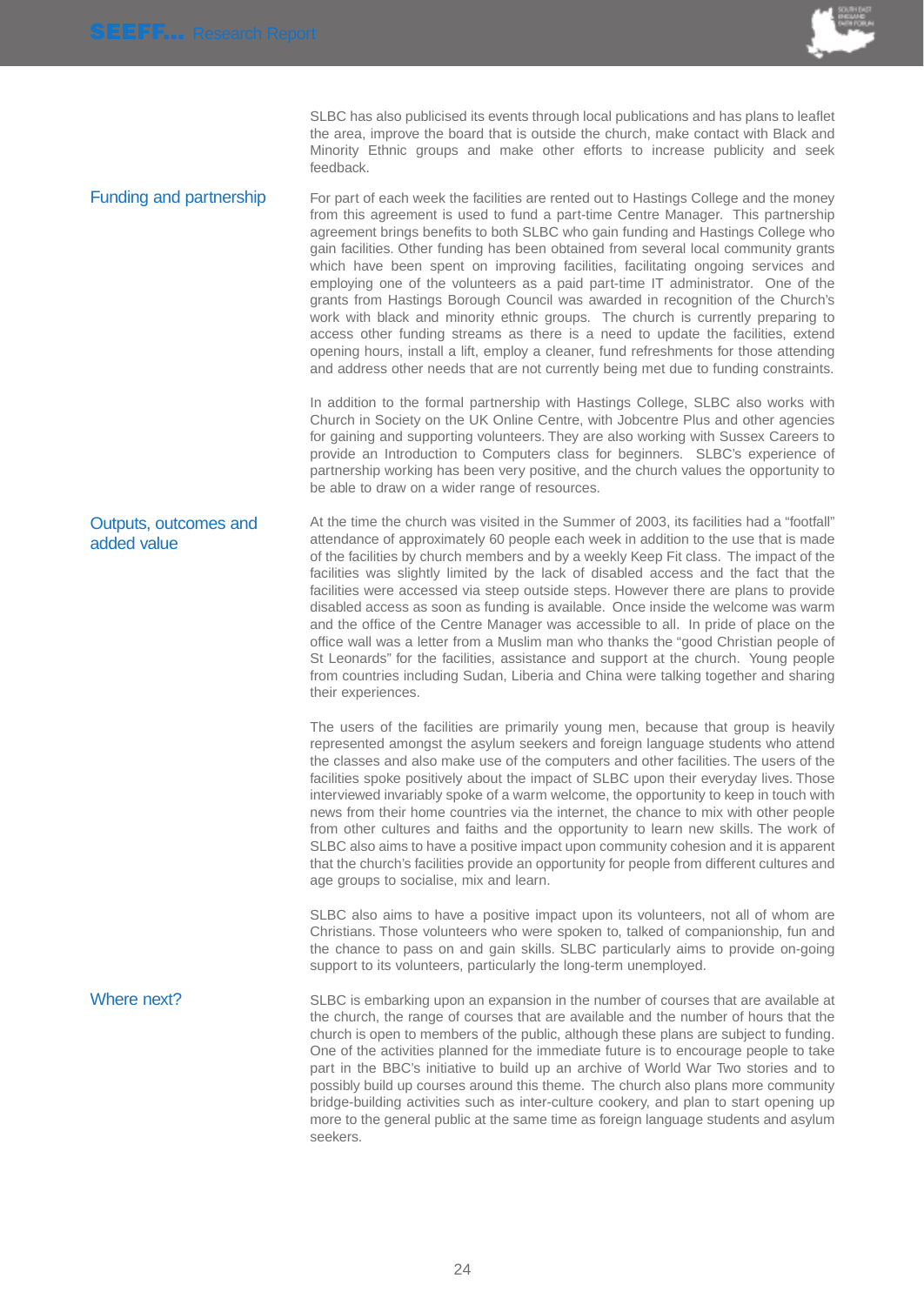

## **Conclusion**

The research that has been carried out over the past year and described in this report is just a snapshot; a picture briefly captured of the work that is being carried out in communities across the South East. Many of the activities mentioned in this report have already changed dramatically since they were visited and almost all will change further over the coming months and years. It has been difficult to capture a moving picture in a report that is inevitably static. Furthermore, not all the faith groups that were visited have been featured in this report and space limitations mean that many excellent activities have not been mentioned by name. Amongst many others, the work of the Salvation Army in tackling abject poverty and the work of the Mothers Union in prison visiting and supporting families have not been given the space they would ideally deserve.

Furthermore, this research looks at just a few of the more deprived parts of the South East Region and it would be interesting to see whether faith groups in more affluent and more rural areas operate differently from those that have been studied here. It should also be borne in mind that people were far happier to talk about what had worked well than to talk about what had worked less well.

Nevertheless, the themes, data and findings that have emerged as a result of this research are important. They are important because it is clear there is a lot more going on than most people realise. They are important because faith groups are providing major resources in the form of money, buildings, expertise and volunteers. They are important because faith groups are working in a professional manner amongst some of the most deprived communities in the South East and building up expertise that would be the envy of many a regeneration specialist. Most of all, though, they are important because faith groups are in this for the long-term. They are at the heart of their communities. Many faith groups have been in their communities for hundreds of years and will still be there hundreds of years from now. Long-term problems require long-term solutions and faith groups are now ideally placed to work with others to provide those solutions.

This research cannot be concluded without considering what lessons can be learnt and what steps should be taken to implement these lessons. From the work that has been carried out it is apparent that the following three steps must be taken if faith-based social action is to be continued and developed:

- There is a need for more support for faith groups in order to provide advice and information on funding, partnership working, project management and other skills that are important to effective social action. SEEDA have already taken steps together with the Shaftesbury Society and its partners to provide support and advice for churches in Portsmouth, Brighton and Hove and Southampton on matters such as project development and funding opportunities. This is working well and there is a need for similar support across the Region and for all faiths.
- There is a need for an infrastructure networking organisation that will be able to put faith groups in touch with other faith groups elsewhere in the Region who are carrying out similar work, in order that people can avoid duplication, avoid mistakes, gain expertise and learn from what works.
- There is a need for faith groups to engage more with secular groups in order to break down barriers and build positive relationships of trust. Likewise, there is a need for secular organisations to improve religious literacy and work with faith groups to build understanding and ensure that those working to empower and serve communities are able to work together for the best possible results.

Overall the picture that has emerged from this research is a very positive one and one that proves that the work of faith groups cannot be ignored in future efforts to tackle social exclusion.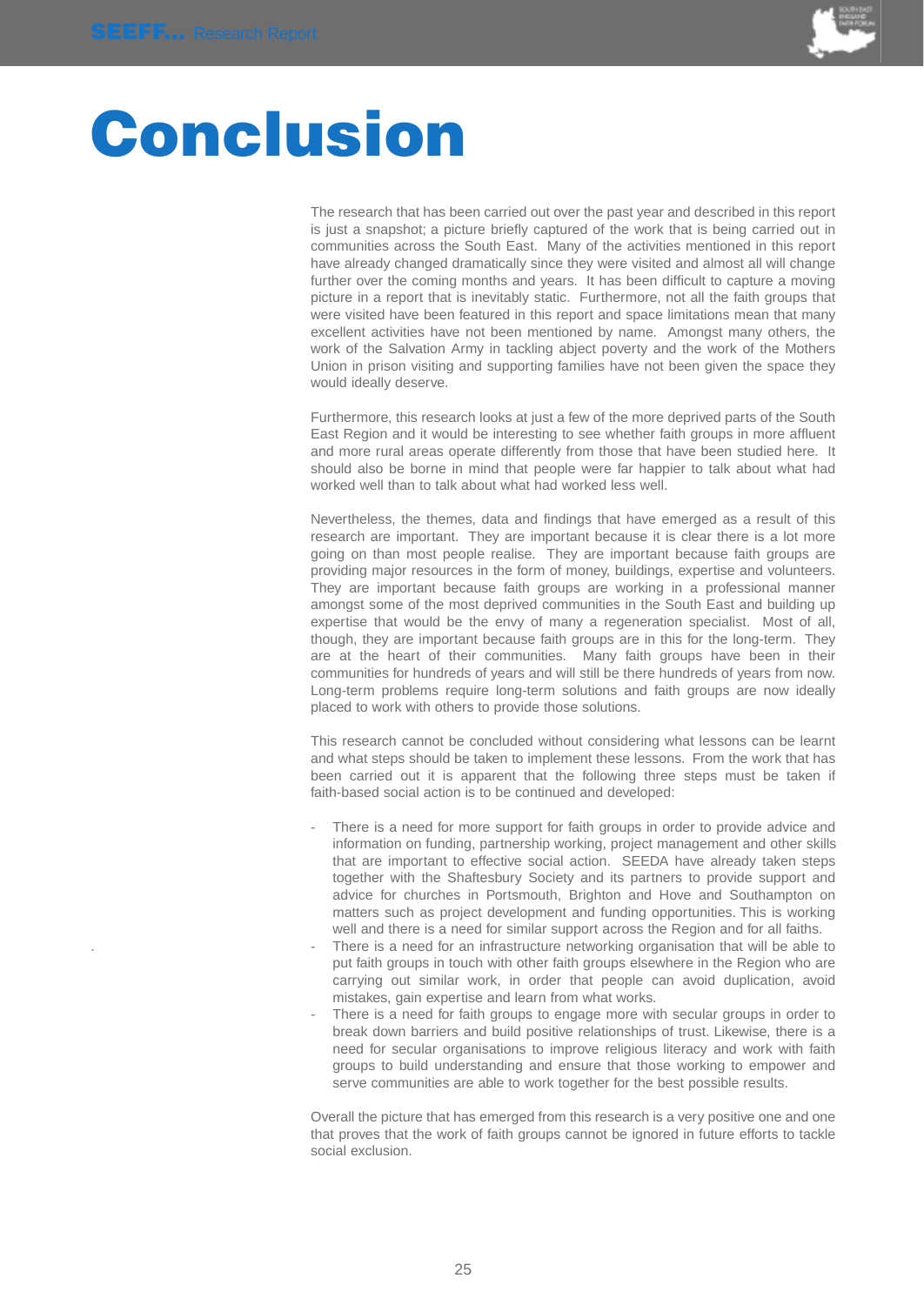

## **References**

Being There – Church Community Action Survey 2003 of Brunswick, Regency and Seven Dials Wards, ENGAGE (2004)

Census 2001, Office for National Statistics (2001)

Charter of Fundamental Rights of the European Union (2000)

Greater London Enterprises and London Churches Group for Social Action, Regenerating London: Faith communities and social action (2002)

Home Office Community Cohesion Unit, Guidance on Community Cohesion, Local Government Association (2002)



South East England Faith Forum Shaftesbury Society Brunel Unit 2, Acorn Workshops Chatham Maritime **Empress Road** Kent, ME4 4NT Southampton, SO14 0JY

ENGAGE RAISE St Michael's Community Centre **Berkeley House** Berkeley House St Michael's Place Cross Lanes Brighton, BN1 3FU Guildford 01273 737893 Surrey GU1 1UN

Church in Society SEEDA 60 Marsham Street **Cross Lanes** Cross Lanes Maidstone **Guildford** Kent, ME14 1EW Surrey, GU1 1YA 01622 755014 01622 01483 01483 01483 01483 01483 01483 01483 01483 01483 01483 01

### SEERA Berkeley House Cross Lanes Guildford Surrey, GU1 1UN 01483 555200

The Observatory **Containers** containers containers containers containers containers containers containers containers containers containers containers containers containers containers containers containers containers contai 023 8083 7171

01483 500770